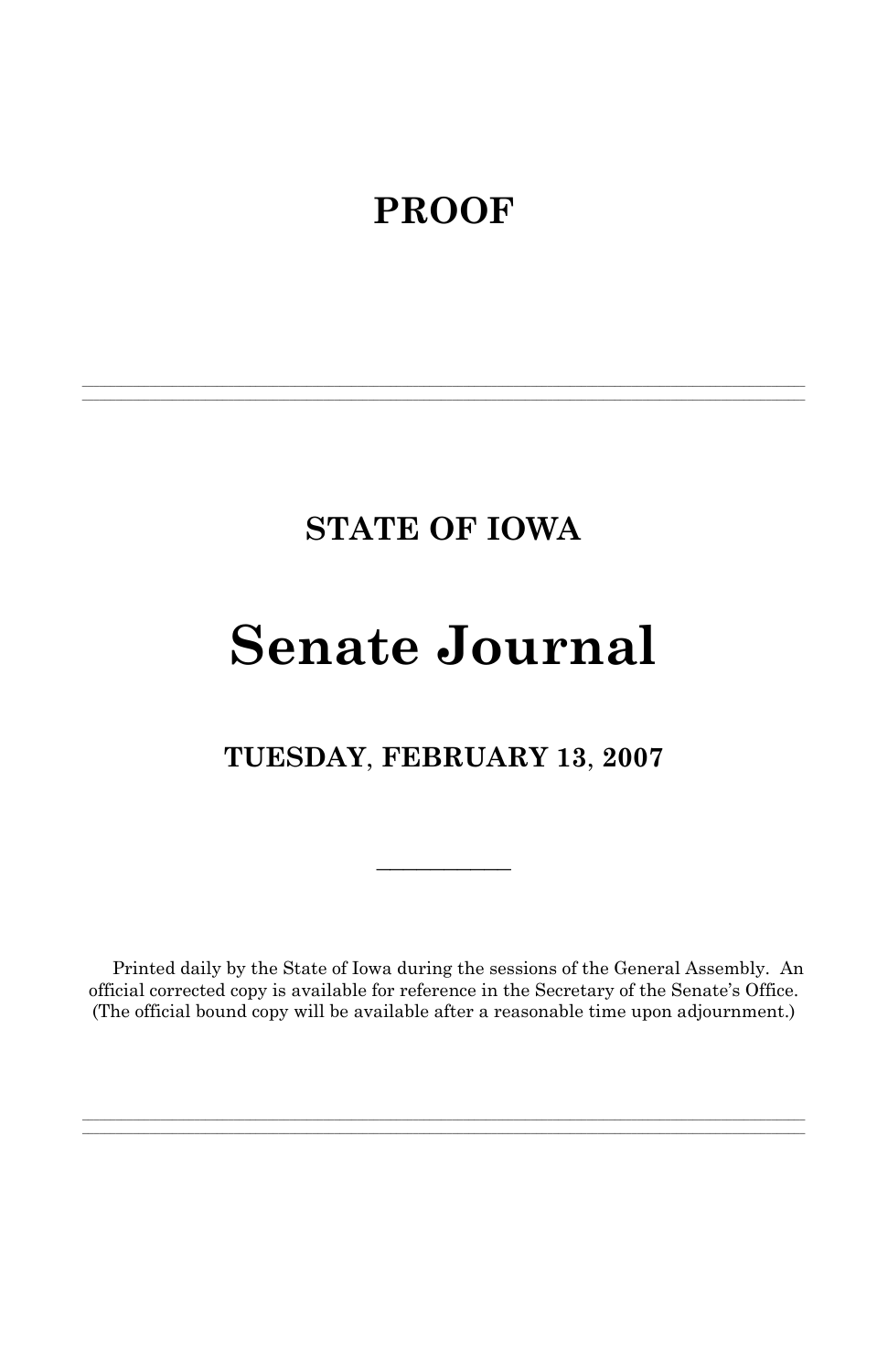## **JOURNAL OF THE SENATE**

\_\_\_\_\_\_\_\_\_\_

THIRTY-SEVENTH CALENDAR DAY TWENTY-SECOND SESSION DAY

Senate Chamber Des Moines, Iowa, Tuesday, February 13, 2007

 The Senate met in regular session at 8:50 a.m., President Kibbie presiding.

 Prayer was offered by the Honorable Dave Mulder, member of the Senate from Sioux County, Sioux Center, Iowa.

The Journal of Monday, February 12, 2007, was approved.

 The Senate stood at ease at 8:58 a.m. until the fall of the gavel for the purpose of party caucuses.

 The Senate resumed session at 9:52 a.m., President Kibbie presiding.

## RECESS

 On motion of Senator Gronstal, the Senate recessed at 9:54 a.m. until 11:30 a.m.

## RECONVENED

The Senate reconvened at 11:34 a.m., President Kibbie presiding.

## CONFIRMATION OF GOVERNOR'S APPOINTMENTS

 In accordance with Senate Rule 59, Senator Gronstal called up the following eligible appointees on the En Bloc Confirmation Calendar:

Melody Higgins – Board of Athletic Training Examiners

Michael Steele – Child Advocacy Board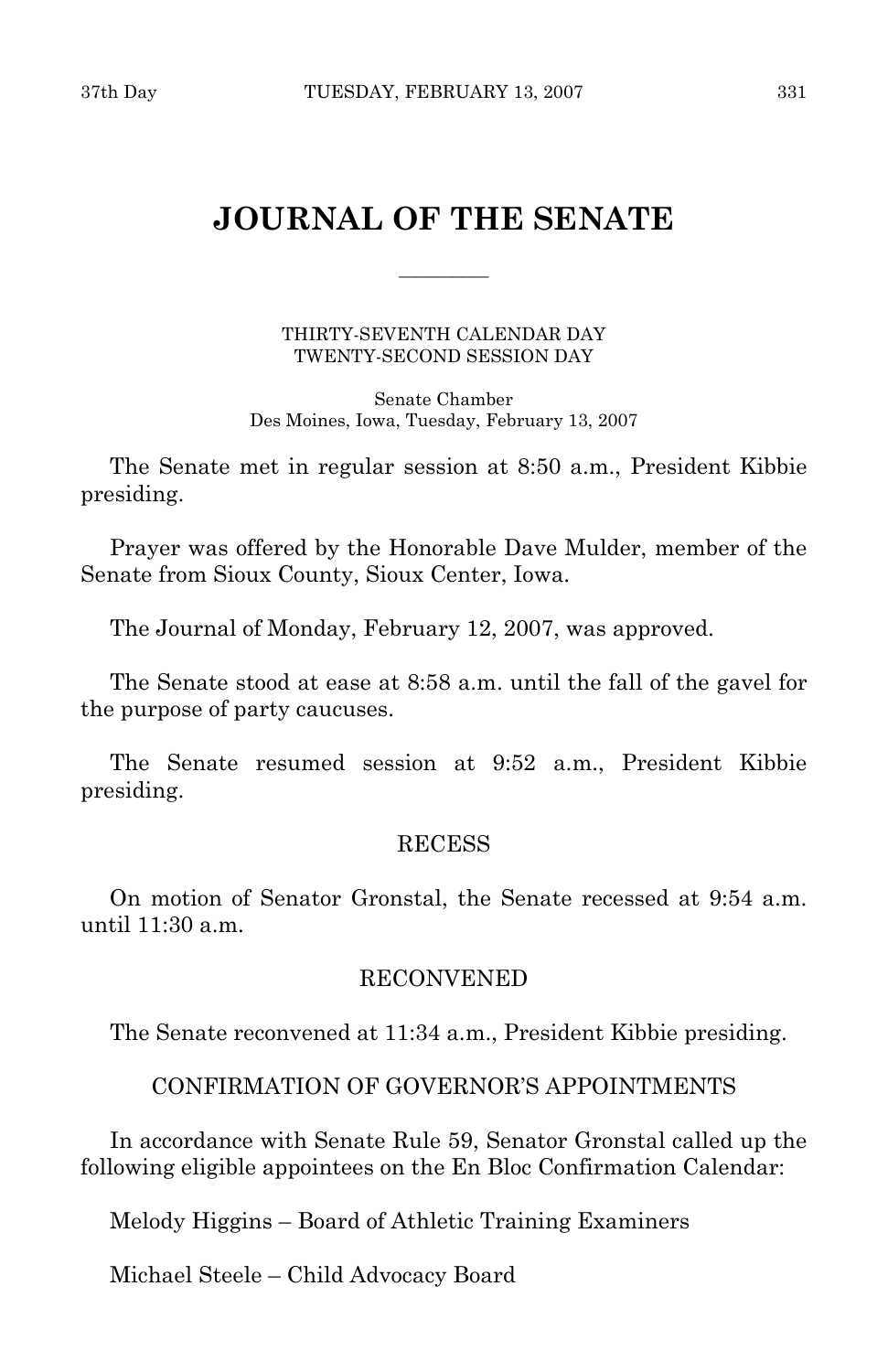Theresa Legg – Commission on the Deaf

Mary Nelson – Iowa Economic Development Board

 Daniel Ernst – Commission of Elder Affairs Leroy Plasier – Commission of Elder Affairs Shirley Sorenson – Commission of Elder Affairs

Todd Christensen – Elevator Safety Board

 Marguerite Macek – Iowa Empowerment Board Cathy Ryba – Iowa Empowerment Board

 Cyndi S. Chen – Administrator of the Commission on the Status of Iowans of Asian and Pacific Islander Heritage

 Vinh Nguyen – Commission on the Status of Iowans of Asian and Pacific Islander Heritage

 Ilima Young-Dunn – Commission on the Status of Iowans of Asian and Pacific Islander Heritage

Alfredo Alvarez – Board of Parole

 Steven Sodders – Commission on Tobacco Use Prevention and Control

Julie Lord – Iowa Workforce Development Board

 Senator Gronstal moved that the foregoing appointees be confirmed by the Senate.

On the question "Shall the appointees be confirmed?" the vote was:

Yeas, 50:

| Angelo   | Fraise   | Kibbie   | Schmitz    |
|----------|----------|----------|------------|
| Appel    | Gaskill  | Kreiman  | Schoenjahn |
| Beall    | Gronstal | Lundby   | Seng       |
| Behn     | Hahn     | McCoy    | Seymour    |
| Black    | Hancock  | McKibben | Stewart    |
| Boettger | Hartsuch | McKinley | Ward       |
| Bolkcom  | Hatch    | Mulder   | Warnstadt  |
| Connolly | Heckroth | Noble    | Wieck      |
| Courtney | Hogg     | Olive    | Wood       |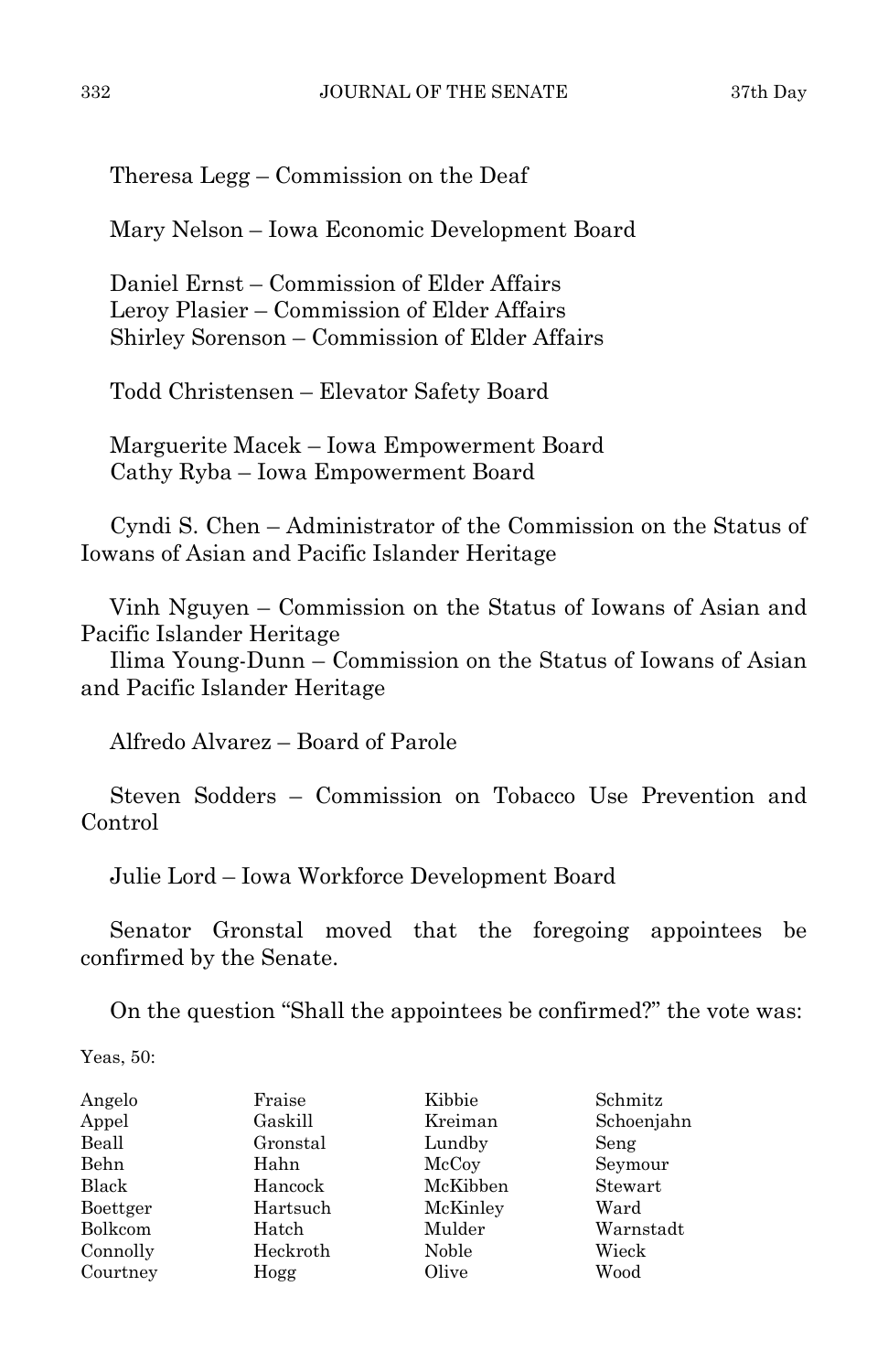| Danielson | Horn      | Putney    | Zaun   |
|-----------|-----------|-----------|--------|
| Dearden   | Houser    | Quirmbach | Zieman |
| Dotzler   | Johnson   | Ragan     |        |
| Dvorsky   | Kettering | Rielly    |        |

Nays, none.

Absent, none.

 The appointees, having received a two-thirds vote, were declared to have been confirmed by the Senate.

## HOUSE AMENDMENT CONSIDERED

## **[Senate File 61](http://coolice.legis.state.ia.us/Cool-ICE/default.asp?Category=billinfo&Service=Billbook&frame=1&GA=82&hbill=SF61)**

 Senator Connolly called up for consideration **[Senate File 61](http://coolice.legis.state.ia.us/Cool-ICE/default.asp?Category=billinfo&Service=Billbook&frame=1&GA=82&hbill=SF61)**, a bill for an act relating to the establishment of state and school antiharassment and antibullying policies, providing data collection and reporting requirements, and providing for immunity and other related matters, amended by the House in House amendment [S–3024](http://coolice.legis.state.ia.us/Cool-ICE/default.asp?Category=billinfo&Service=Billbook&frame=1&GA=82&hbill=S3024), filed February 8, 2007.

Senator Connolly offered amendment S-3025, filed by him on February 12, 2007, to page 1 of House amendment [S–3024.](http://coolice.legis.state.ia.us/Cool-ICE/default.asp?Category=billinfo&Service=Billbook&frame=1&GA=82&hbill=S3024)

Senator Angelo offered amendment  $S-3027$ , filed by Senator Angelo, et al., from the floor to page 1 of amendment [S–3025](http://coolice.legis.state.ia.us/Cool-ICE/default.asp?Category=billinfo&Service=Billbook&frame=1&GA=82&hbill=S3025), and moved its adoption.

A record roll call was requested.

On the question "Shall amendment  $S-3027$  be adopted?" ([S.F. 61](http://coolice.legis.state.ia.us/Cool-ICE/default.asp?Category=billinfo&Service=Billbook&frame=1&GA=82&hbill=SF61)), the vote was:

Yeas, 21:

| Angelo   | Houser    | McKinley | Wieck  |
|----------|-----------|----------|--------|
| Behn     | Johnson   | Mulder   | Zaun   |
| Boettger | Kettering | Noble    | Zieman |
| Gaskill  | Kreiman   | Putney   |        |
| Hahn     | Lundby    | Seymour  |        |
| Hartsuch | McKibben  | Ward     |        |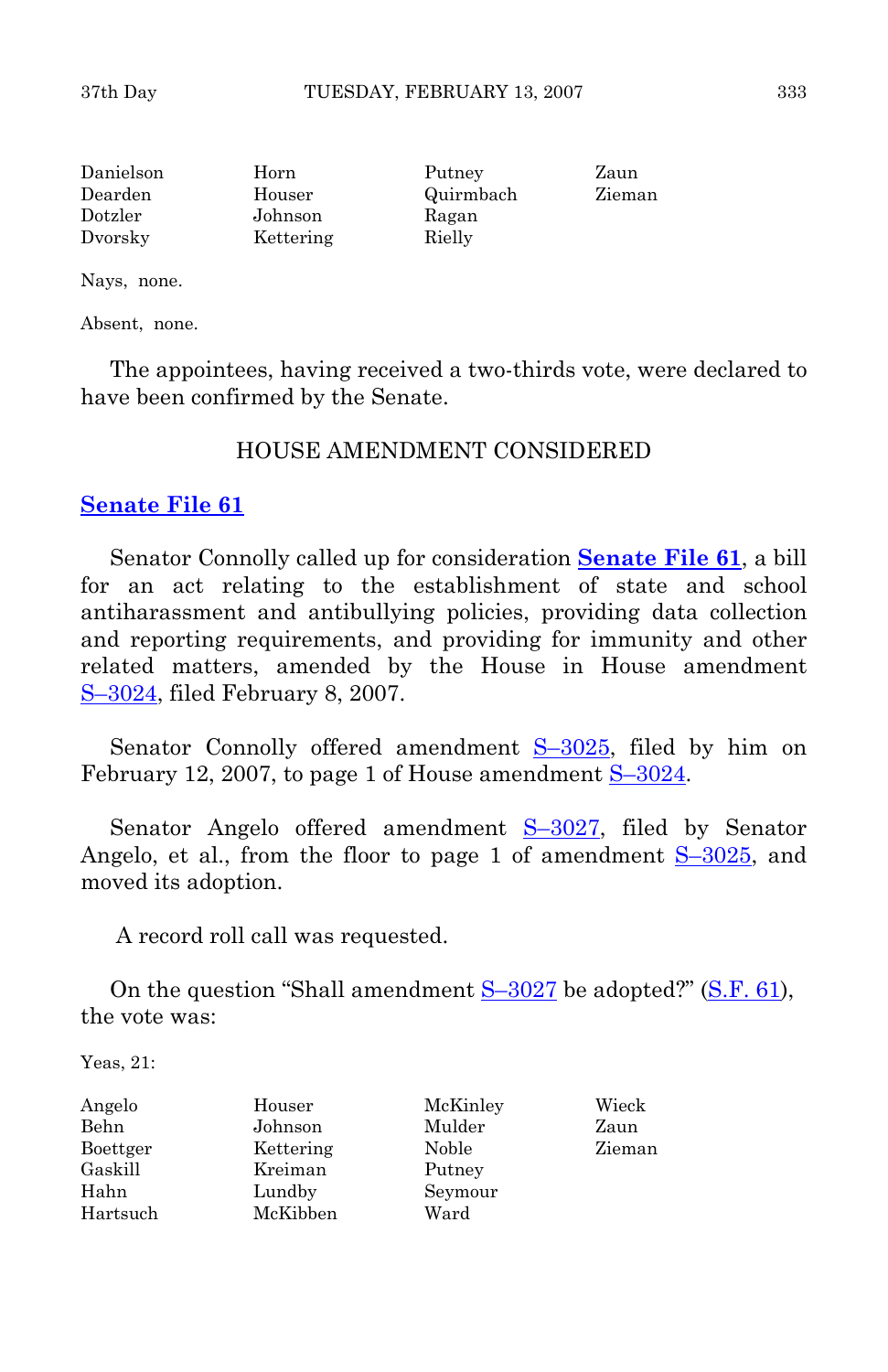Nays, 29:

| Appel          | Dotzler  | Horn      | Schoenjahn |
|----------------|----------|-----------|------------|
| Beall          | Dvorsky  | Kibbie    | Seng       |
| Black          | Fraise   | McCoy     | Stewart    |
| <b>Bolkcom</b> | Gronstal | Olive     | Warnstadt  |
| Connolly       | Hancock  | Quirmbach | Wood       |
| Courtney       | Hatch    | Ragan     |            |
| Danielson      | Heckroth | Rielly    |            |
| Dearden        | Hogg     | Schmitz   |            |

Absent, none.

Amendment S-3027 lost.

 Senator Zaun asked and received unanimous consent that action on amendment [S–3025](http://coolice.legis.state.ia.us/Cool-ICE/default.asp?Category=billinfo&Service=Billbook&frame=1&GA=82&hbill=S3025) to House amendment [S–3024](http://coolice.legis.state.ia.us/Cool-ICE/default.asp?Category=billinfo&Service=Billbook&frame=1&GA=82&hbill=S3024) and **[Senate](http://coolice.legis.state.ia.us/Cool-ICE/default.asp?Category=billinfo&Service=Billbook&frame=1&GA=82&hbill=SF61)  [File 61](http://coolice.legis.state.ia.us/Cool-ICE/default.asp?Category=billinfo&Service=Billbook&frame=1&GA=82&hbill=SF61)** be **deferred.**

> UNFINISHED BUSINESS (Deferred February 8, 2007)

## **[Senate File 41](http://coolice.legis.state.ia.us/Cool-ICE/default.asp?Category=billinfo&Service=Billbook&frame=1&GA=82&hbill=SF41)**

 The Senate resumed consideration of **[Senate File 41](http://coolice.legis.state.ia.us/Cool-ICE/default.asp?Category=billinfo&Service=Billbook&frame=1&GA=82&hbill=SF41)**, a bill for an act relating to the disposition of unclaimed property concerning minerals, deferred February 8, 2007.

Senator Lundby offered amendment S-3029, filed by her from the floor to page 1 of the bill.

 Senator Gronstal raised the point of order that amendment [S–3029](http://coolice.legis.state.ia.us/Cool-ICE/default.asp?Category=billinfo&Service=Billbook&frame=1&GA=82&hbill=S3029) was not germane to the bill.

The Chair ruled the point well-taken and amendment  $S-3029$  out of order.

 Senator Hancock moved that the bill be read the last time now and placed upon its passage, which motion prevailed by a voice vote, and the bill was read the last time.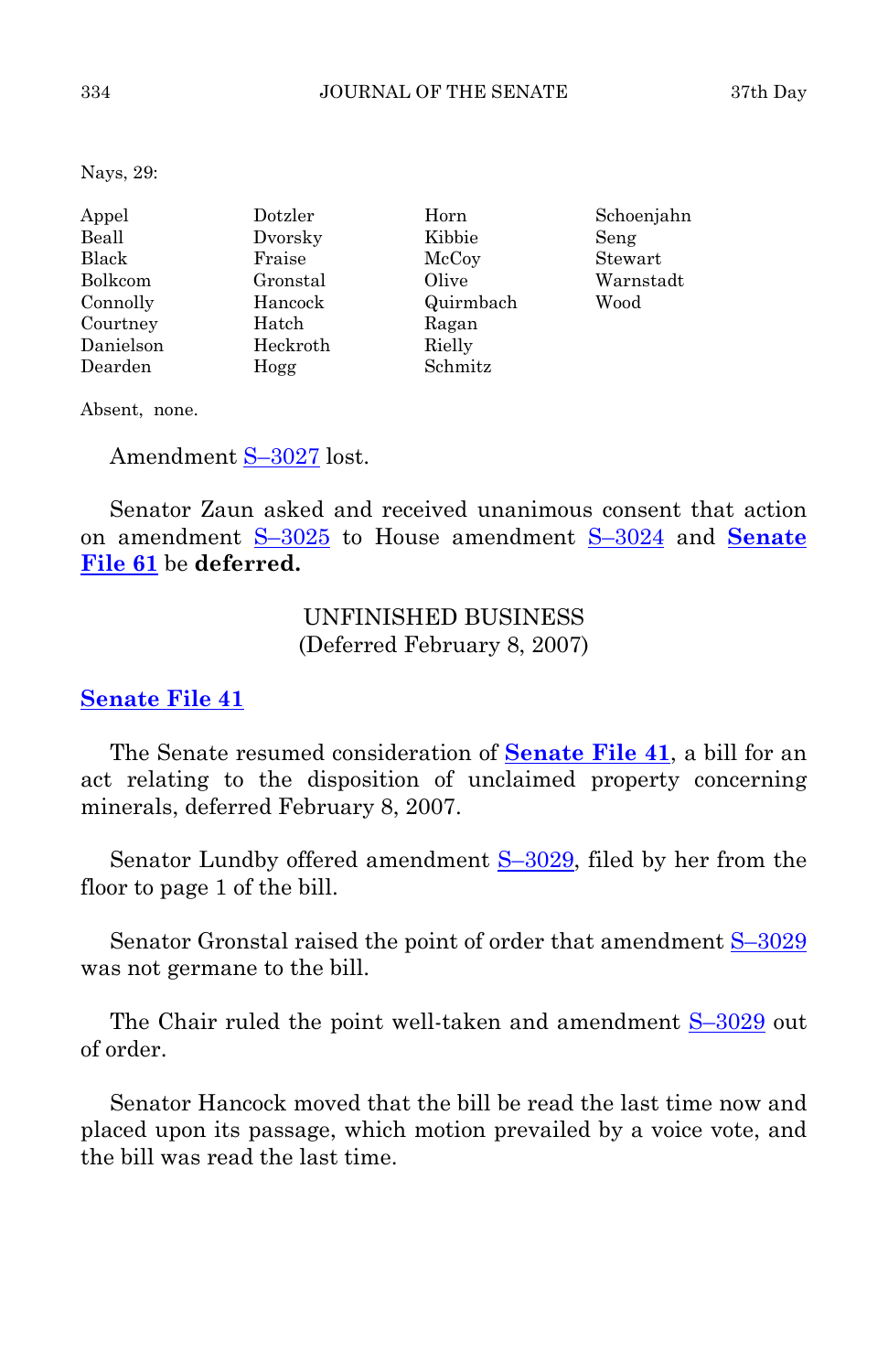On the question "Shall the bill pass?" [\(S.F. 41](http://coolice.legis.state.ia.us/Cool-ICE/default.asp?Category=billinfo&Service=Billbook&frame=1&GA=82&hbill=SF41)), the vote was:

Yeas, 50:

| Angelo    | Fraise    | Kibbie    | Schmitz    |
|-----------|-----------|-----------|------------|
| Appel     | Gaskill   | Kreiman   | Schoenjahn |
| Beall     | Gronstal  | Lundby    | Seng       |
| Behn      | Hahn      | McCoy     | Seymour    |
| Black     | Hancock   | McKibben  | Stewart    |
| Boettger  | Hartsuch  | McKinley  | Ward       |
| Bolkcom   | Hatch     | Mulder    | Warnstadt  |
| Connolly  | Heckroth  | Noble     | Wieck      |
| Courtney  | Hogg      | Olive     | Wood       |
| Danielson | Horn      | Putney    | Zaun       |
| Dearden   | Houser    | Quirmbach | Zieman     |
| Dotzler   | Johnson   | Ragan     |            |
| Dvorsky   | Kettering | Rielly    |            |

Nays, none.

Absent, none.

 The bill, having received a constitutional majority, was declared to have passed the Senate and the title was agreed to.

 The Senate stood at ease at 12:10 p.m. until the fall of the gavel for the purpose of a Republican party caucus.

 The Senate resumed session at 12:25 p.m., President Kibbie presiding.

## BUSINESS PENDING

## **[Senate File 61](http://coolice.legis.state.ia.us/Cool-ICE/default.asp?Category=billinfo&Service=Billbook&frame=1&GA=82&hbill=SF61)**

 The Senate resumed consideration of **[Senate File 61](http://coolice.legis.state.ia.us/Cool-ICE/default.asp?Category=billinfo&Service=Billbook&frame=1&GA=82&hbill=SF61)**, a bill for an act relating to the establishment of state and school antiharassment and antibullying policies, providing data collection and reporting requirements, and providing for immunity and other related matters, and amendment  $S-3025$  to House amendment  $S-3024$ , previously deferred.

 Senator Zaun offered amendment [S–3030,](http://coolice.legis.state.ia.us/Cool-ICE/default.asp?Category=billinfo&Service=Billbook&frame=1&GA=82&hbill=S3030) filed by Senator Zaun, et al., from the floor to page 1 of amendment  $S-3025$ , and moved its adoption.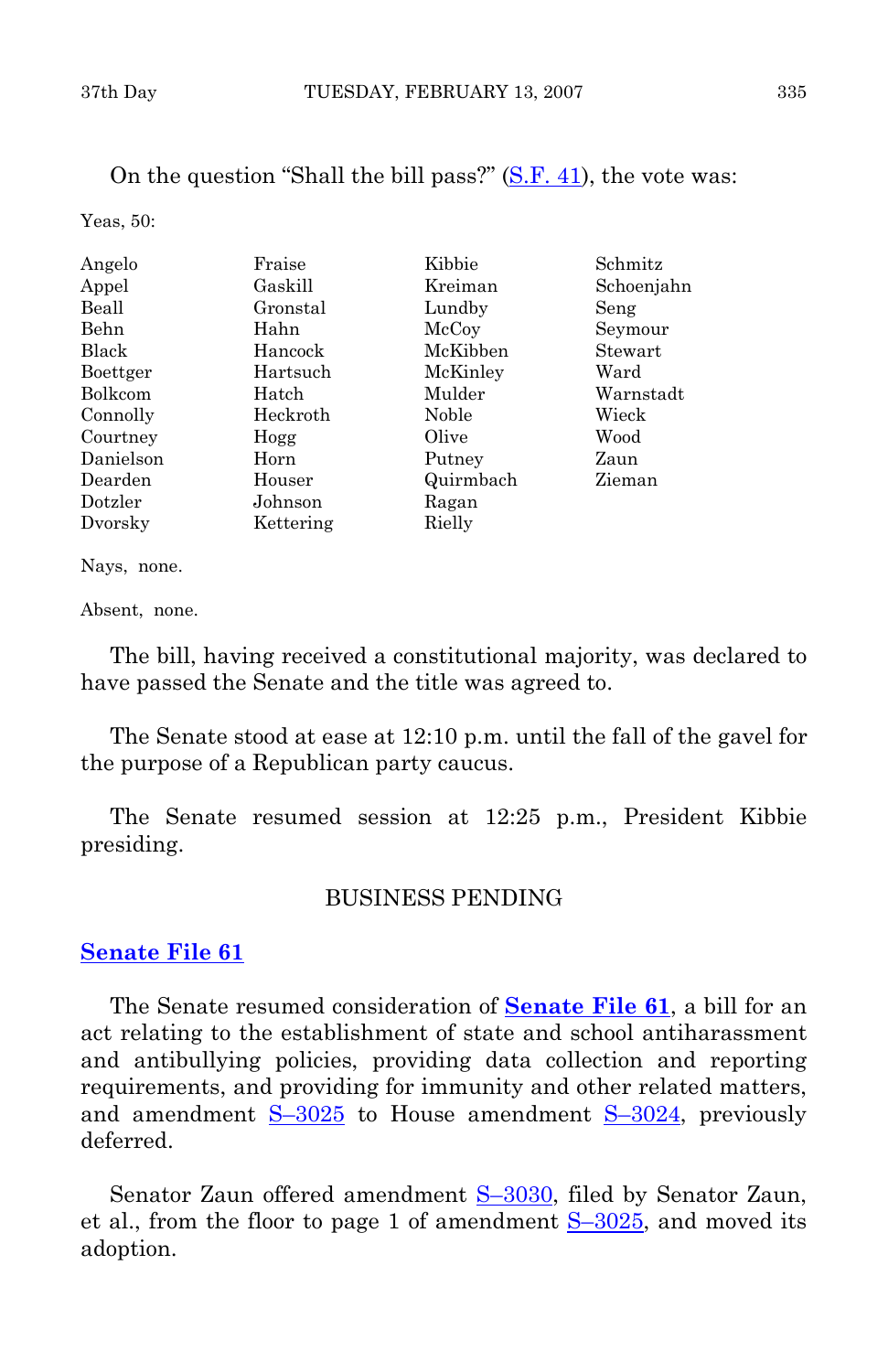A record roll call was requested.

On the question "Shall amendment  $S-3030$  be adopted?" ([S.F. 61](http://coolice.legis.state.ia.us/Cool-ICE/default.asp?Category=billinfo&Service=Billbook&frame=1&GA=82&hbill=SF61)), the vote was:

Yeas, 20:

| Angelo<br>Behn<br>Boettger<br>Gaskill | Hartsuch<br>Houser<br>Johnson<br>Kettering | McKibben<br>McKinley<br>Mulder<br>Noble | Seymour<br>Ward<br>Wieck<br>Zaun |
|---------------------------------------|--------------------------------------------|-----------------------------------------|----------------------------------|
| Hahn                                  | Lundby                                     | Putney                                  | Zieman                           |
| Nays, 30:                             |                                            |                                         |                                  |
| Appel                                 | Dotzler                                    | Horn                                    | Schmitz                          |
| Beall                                 | Dvorsky                                    | Kibbie                                  | Schoenjahn                       |
| <b>Black</b>                          | Fraise                                     | Kreiman                                 | Seng                             |
| <b>Bolkcom</b>                        | Gronstal                                   | McCoy                                   | Stewart                          |
| Connolly                              | Hancock                                    | Olive                                   | Warnstadt                        |
| Courtney                              | Hatch                                      | Quirmbach                               | Wood                             |
| Danielson                             | Heckroth                                   | Ragan                                   |                                  |
| Dearden                               | Hogg                                       | Rielly                                  |                                  |

Absent, none.

Amendment [S–3030](http://coolice.legis.state.ia.us/Cool-ICE/default.asp?Category=billinfo&Service=Billbook&frame=1&GA=82&hbill=S3030) lost.

 Senator Zaun offered amendment [S–3031,](http://coolice.legis.state.ia.us/Cool-ICE/default.asp?Category=billinfo&Service=Billbook&frame=1&GA=82&hbill=S3031) filed by Senator Zaun, et al., from the floor to page 1 of amendment  $S-3025$ , and moved its adoption.

A record roll call was requested.

On the question "Shall amendment S-3031 be adopted?" ([S.F. 61](http://coolice.legis.state.ia.us/Cool-ICE/default.asp?Category=billinfo&Service=Billbook&frame=1&GA=82&hbill=SF61)), the vote was:

Yeas, 20:

| Angelo   | Hartsuch  | McKibben | Seymour |
|----------|-----------|----------|---------|
| Behn     | Houser    | McKinley | Ward    |
| Boettger | Johnson   | Mulder   | Wieck   |
| Gaskill  | Kettering | Noble    | Zaun    |
| Hahn     | Lundby    | Putney   | Zieman  |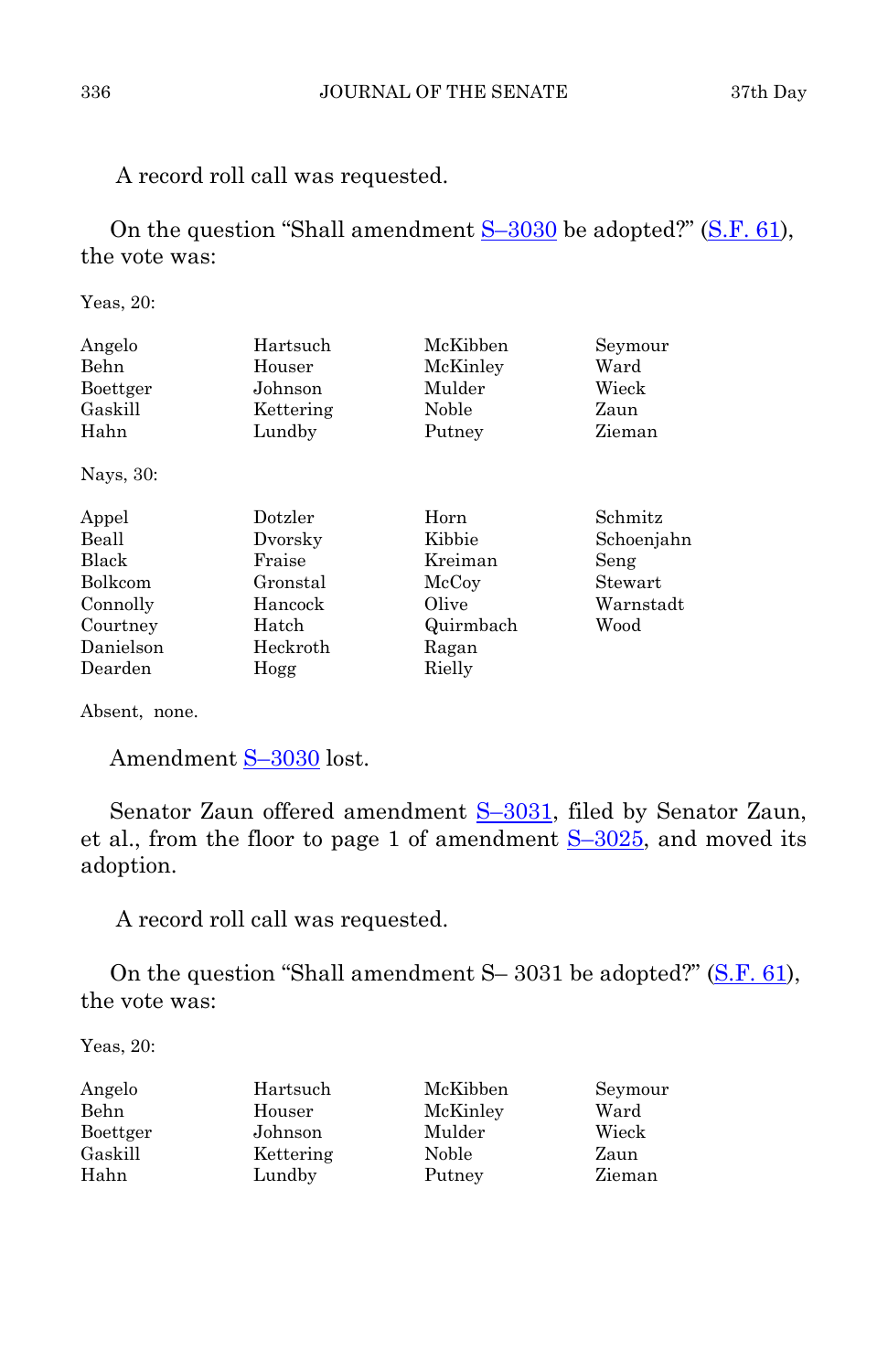Nays, 30:

| Appel     | Dotzler  | Horn      | Schmitz    |
|-----------|----------|-----------|------------|
| Beall     | Dvorsky  | Kibbie    | Schoenjahn |
| Black     | Fraise   | Kreiman   | Seng       |
| Bolkcom   | Gronstal | McCoy     | Stewart    |
| Connolly  | Hancock  | Olive     | Warnstadt  |
| Courtney  | Hatch    | Quirmbach | Wood       |
| Danielson | Heckroth | Ragan     |            |
| Dearden   | Hogg     | Rielly    |            |

Absent, none.

Amendment [S–3031](http://coolice.legis.state.ia.us/Cool-ICE/default.asp?Category=billinfo&Service=Billbook&frame=1&GA=82&hbill=S3031) lost.

Senator Connolly moved the adoption of amendment  $S-3025$  to House amendment [S–3024.](http://coolice.legis.state.ia.us/Cool-ICE/default.asp?Category=billinfo&Service=Billbook&frame=1&GA=82&hbill=S3024)

Amendment  $S-3025$  was adopted by a voice vote.

 Senator Connolly moved that the Senate concur in the House amendment, as amended.

A record roll call was requested.

On the question "Shall the motion to concur be adopted?" ([S.F. 61\)](http://coolice.legis.state.ia.us/Cool-ICE/default.asp?Category=billinfo&Service=Billbook&frame=1&GA=82&hbill=SF61), the vote was:

Yeas, 30:

| Appel<br>Beall<br><b>Black</b><br><b>Bolkcom</b><br>Connolly<br>Courtney<br>Danielson<br>Dearden | Dotzler<br>Dvorsky<br>Fraise<br>Gronstal<br>Hancock<br>Hatch<br>Heckroth<br>Hogg | Horn<br>Kibbie<br>Kreiman<br>McCoy<br>Olive<br>Quirmbach<br>Ragan<br>Rielly | Schmitz<br>Schoenjahn<br>Seng<br>Stewart<br>Warnstadt<br>Wood |
|--------------------------------------------------------------------------------------------------|----------------------------------------------------------------------------------|-----------------------------------------------------------------------------|---------------------------------------------------------------|
| Nays, 20:<br>Angelo<br>Behn<br>Boettger<br>Gaskill<br>Hahn                                       | Hartsuch<br>Houser<br>Johnson<br>Kettering<br>Lundby                             | McKibben<br>McKinley<br>Mulder<br>Noble<br>Putney                           | Seymour<br>Ward<br>Wieck<br>Zaun<br>Zieman                    |

Absent, none.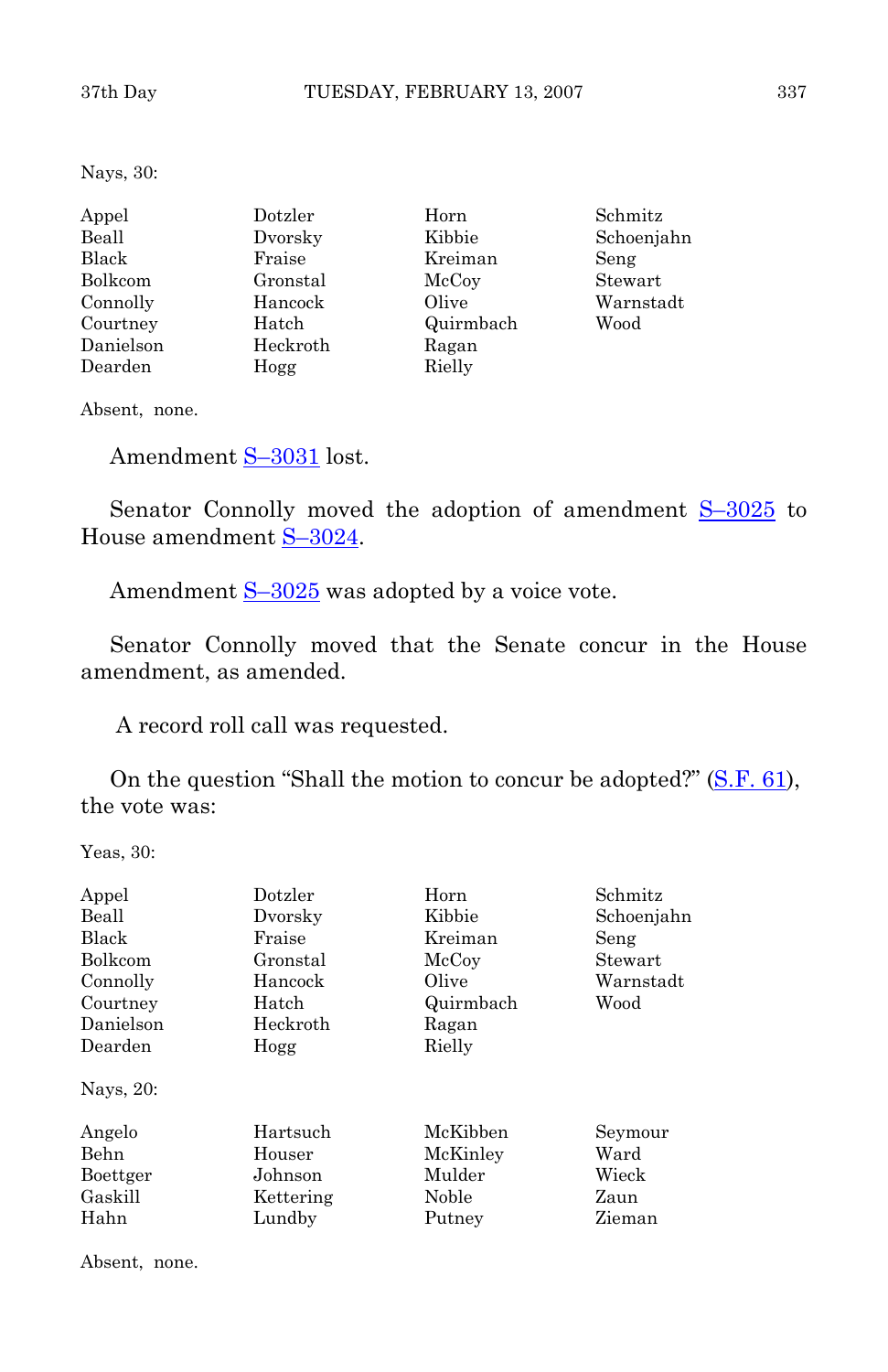The motion prevailed and the Senate concurred in the House amendment, as amended.

 Senator Connolly moved that the bill, as amended by the House, further amended and concurred in by the Senate, be read the last time now and placed upon its passage, which motion prevailed by a voice vote and the bill was read the last time.

On the question "Shall the bill pass?"  $(S.F. 61)$  $(S.F. 61)$ , the vote was:

Yeas, 36:

| Appel     | Dvorsky   | Houser    | Rielly     |
|-----------|-----------|-----------|------------|
| Beall     | Fraise    | Kibbie    | Schmitz    |
| Black     | Gaskill   | Kreiman   | Schoenjahn |
| Bolkcom   | Gronstal  | Lundby    | Seng       |
| Connolly  | Hancock   | McCoy     | Stewart    |
| Courtney  | Hatch     | Olive     | Ward       |
| Danielson | Heckroth  | Putney    | Warnstadt  |
| Dearden   | Hogg      | Quirmbach | Wood       |
| Dotzler   | Horn      | Ragan     | Zaun       |
| Nays, 14: |           |           |            |
| Angelo    | Hartsuch  | McKinley  | Wieck      |
| Behn      | Johnson   | Mulder    | Zieman     |
| Boettger  | Kettering | Noble     |            |
| Hahn      | McKibben  | Seymour   |            |

Absent, none.

 The bill, having received a constitutional majority, was declared to have passed the Senate and the title was agreed to.

## IMMEDIATELY MESSAGED

 Senator Gronstal asked and received unanimous consent that **Senate Files 41** and **61** be **immediately messaged** to the House.

## ADJOURNMENT

 On motion of Senator Gronstal, the Senate adjourned at 12:55 p.m. until 8:45 a.m., Wednesday, February 14, 2007.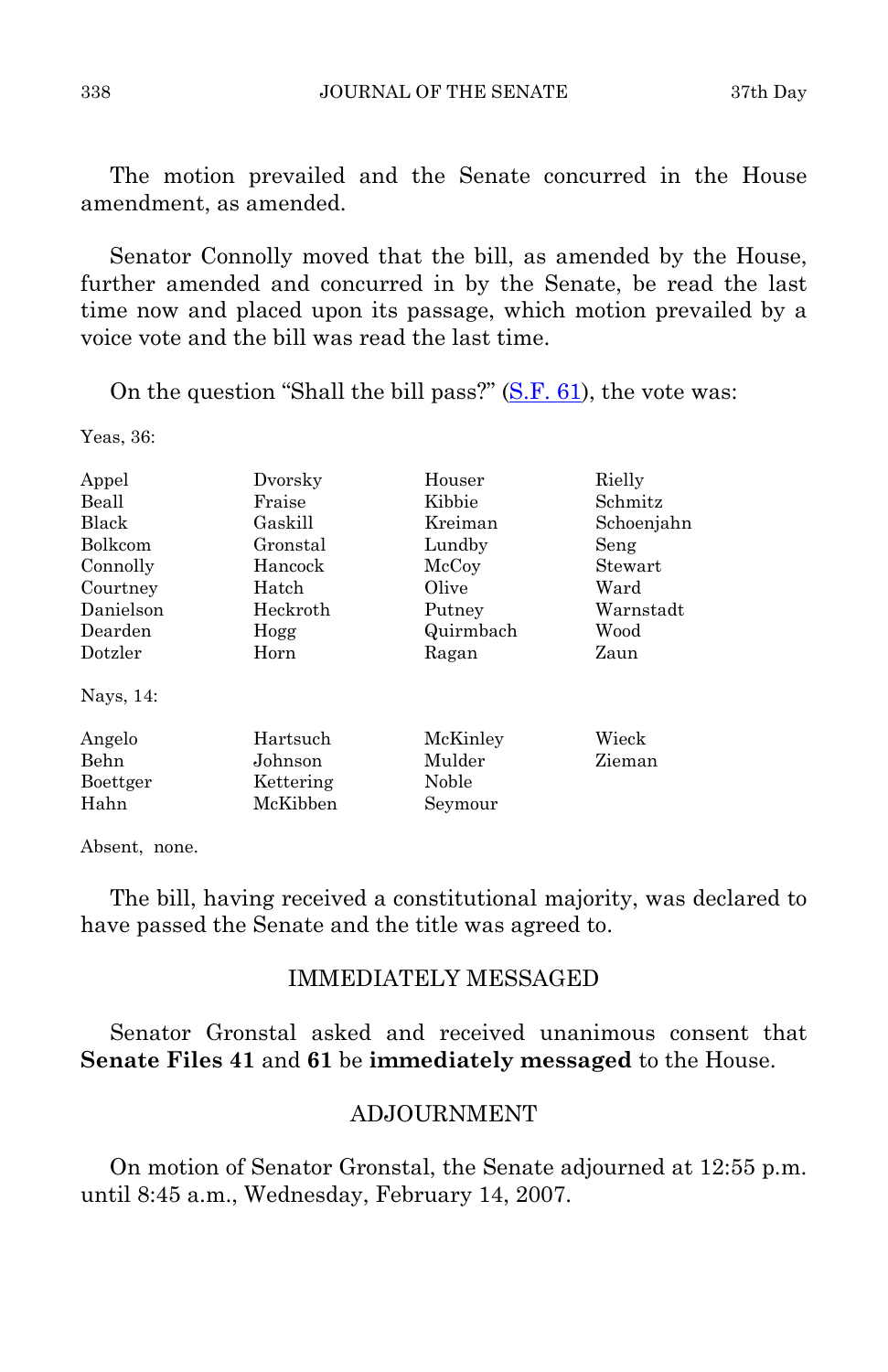## **APPENDIX**

## REPORT OF THE DIRECTOR OF THE LEGISLATIVE SERVICES AGENCY

SECRETARY OF THE SENATE: Pursuant to [Senate Concurrent Resolution 2,](http://coolice.legis.state.ia.us/Cool-ICE/default.asp?Category=billinfo&Service=Billbook&frame=1&GA=82&hbill=SCR2) Dennis C. Prouty, Legislative Services Agency, submits the following list of position classifications in the Office of the Legislative Services Agency and the following list of the names, positions, and grades and steps of the employees in the Legislative Services Agency.

|  | <b>GRADE STEP</b> |
|--|-------------------|
|  |                   |

| M. Anfinson        | Capitol Tour Guide            | 18                    | $\mathbf{1}$   |
|--------------------|-------------------------------|-----------------------|----------------|
| J. Arnett          | Capitol Tour Guide Super. 2   | 25                    | 7              |
| M. Belieu          | Capitol Tour Guide            | 18                    | $\mathbf{1}$   |
| M. Bray            | Capitol Tour Guide            | 18                    | $\mathbf{1}$   |
| A. Bridges         | Capitol Tour Guide            | 18                    | $\mathbf{1}$   |
| C. Coppock         | Capitol Tour Guide            | 18                    | 1              |
| D. Craft           | Legislative Doc. Tech. 2      | 22                    | 3              |
| C. Cronbaugh       | LIO Director 1                | 32                    | $\overline{4}$ |
| D. Degen           | Legislative Doc. Tech. 2      | 22                    | 7              |
| J. Douglas         | Senior Librarian              | 27                    | 7              |
| J. Ellenwood       | Legislative Doc. Tech. 1      | 19                    | $\,3$          |
| T. Faller          | Division Director             | 43                    | 7              |
| C. Fisher          | <b>Systems Analyst</b>        | 32                    | 5              |
| M. Fisher          | Capitol Tour Guide            | 18                    | 1              |
| R. Fowler          | Legislative Doc. Tech. 3      | 25                    | 4              |
| G. Garrett         | Legislative Doc. Tech. Super. | 28                    | $\overline{2}$ |
| M. Hagen           | Legislative Doc. Tech. 1      | 19                    | $\overline{2}$ |
| S. Hallam          | Legislative Doc. Tech. 2      | 22                    | $\overline{5}$ |
| N. Herselius       | Capitol Tour Guide            | 18                    | $\mathbf{1}$   |
| J. Jess            | Capitol Tour Guide            | 18                    | $\mathbf{1}$   |
| M. Kappelman       | LIO Officer 3                 | 30                    | $\overline{4}$ |
| D. Kirk            | Legislative Doc. Tech. 1      | 19                    | $\mathbf{1}$   |
| M. Kruse           | Senior Finance Officer        | 31                    | $\bf 5$        |
| <b>B.</b> Lamberti | LIO Officer 1                 | 24                    | 3              |
| S. Laust           | Legislative Doc. Tech. 3      | 25                    | 6              |
| J. McWeeny         | Capitol Tour Guide            | 18                    | 1              |
| T. Milligan        | Capitol Tour Guide            | 18                    | 1              |
| L. Morford         | Legislative Doc. Tech. 3      | 25                    | 4              |
| C. Mosher          | Legislative Doc. Tech. 3      | 25                    | 7              |
| S. Nabholz         | Legislative Doc. Tech. 2      | 22                    | 6              |
| N. Navara          | Legislative Doc. Tech. 3      | 25                    | 7              |
| K. Nelson          | Legislative Doc. Tech. 1      | 19                    | $\overline{2}$ |
| K. Nichols         | Legislative Doc. Tech. 1      | 19                    | $\overline{7}$ |
| W. Paxson          | Capitol Tour Guide            | 18                    | 1              |
| D. Prouty          | Director                      | \$127,150.40 annually |                |
| E. Robinson        | Capitol Tour Guide            | 18                    | 1              |
| L. Rosky           | Legislative Doc. Tech. 3      | 25                    | 5              |
| T. Souer           | Legislative Doc. Tech. Super. | 28                    | $\overline{7}$ |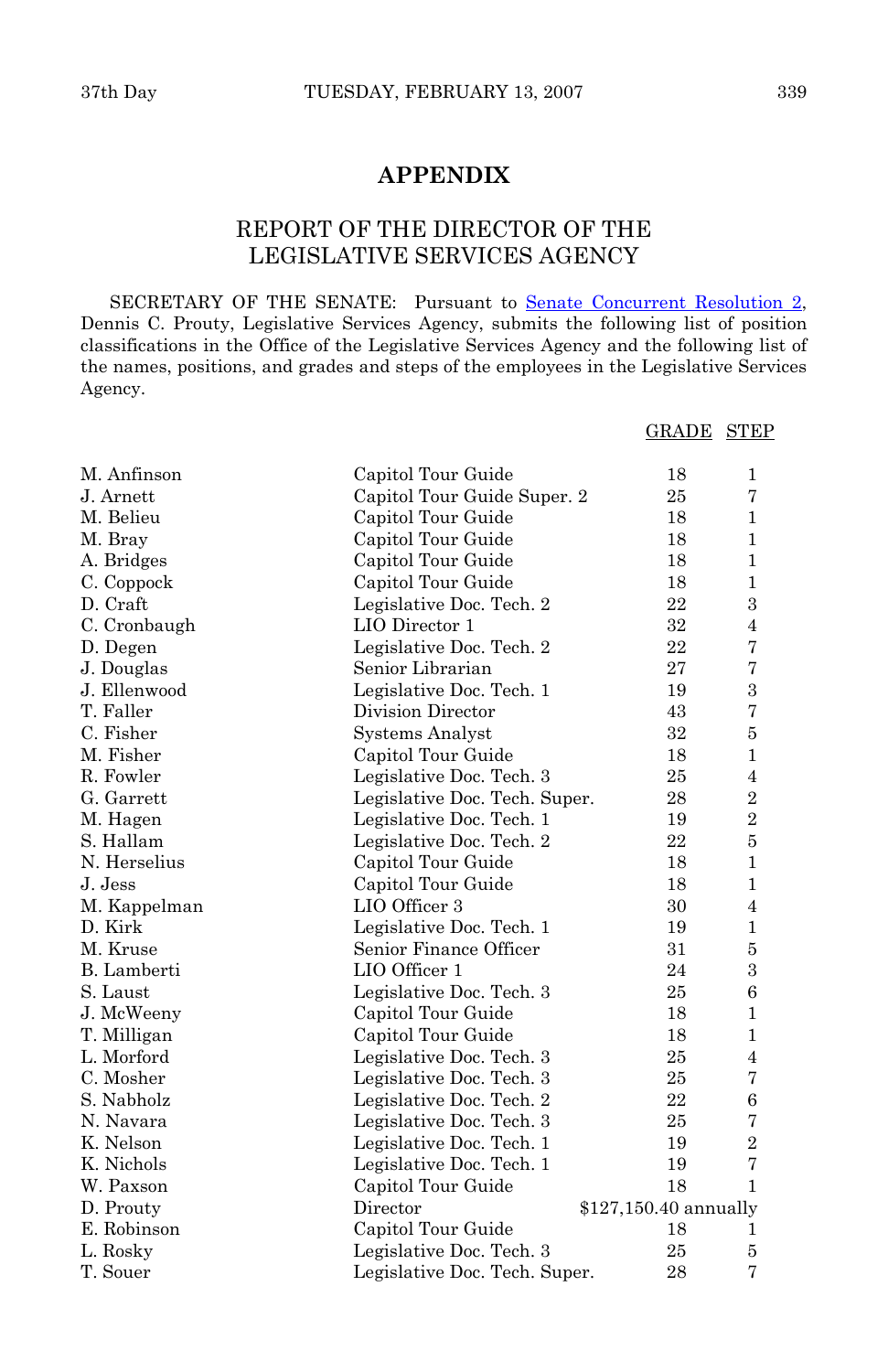## 340 JOURNAL OF THE SENATE 37th Day

| E. Spiller          | Legislative Doc. Tech. 1      | 19 | 1              |
|---------------------|-------------------------------|----|----------------|
| M. Thompson         | Legislative Doc. Tech. 3      | 25 | $\overline{2}$ |
| D. Vasey            | Capitol Tour Guide            | 18 | $\mathbf{1}$   |
| J. Warner           | Legislative Doc. Tech. 3      | 25 | 7              |
| M. Weber            | Capitol Tour Guide            | 18 | $\mathbf{1}$   |
| K. Wesely           | Senior Finance Officer        | 31 | 3              |
| J. Wood             | Capitol Tour Guide            | 18 | $\mathbf 1$    |
| J. Bellizzi         | Computer Systems Analyst 2    | 29 | 3              |
| B. Boyd             | Division Administrator 1      | 38 | 7              |
| G. Dickinson        | Division Director             | 43 | 7              |
| M. Eaton            | Division Administrator 1      | 38 | 7              |
| D. Kair             | Division Administrator 1      | 38 | 7              |
| S. Kappaganthu      | Senior Comp. Systems Analyst  | 35 | $\mathbf{1}$   |
| R. Knapp            | Senior Comp. Systems Analyst  | 35 | 7              |
| J. Koth             | Senior Comp. Systems Engineer | 35 | 3              |
| J. Kroes            | Senior Comp. Systems Engineer | 35 | 7              |
| E. Meyer            | Computer Systems Analyst      | 24 | $\overline{2}$ |
| S. Miller           | Senior Comp. Systems Analyst  | 35 | 7              |
| J. Rafdal           | Senior Comp. Systems Engineer | 35 | 7              |
| G. Rudicil          | Senior Comp. Systems Analyst  | 35 | 7              |
| M. Rykhoek          | Session Tech. Floor Assistant | 17 | $\mathbf{1}$   |
| J. Van Engelenhoven | Senior Comp. Systems Analyst  | 35 | 7              |
| V. Van Vlair Hansen | Senior Comp. Systems Analyst  | 35 | 3              |
| J. Acton            | Legislative Analyst 3         | 35 | $\overline{2}$ |
| J. Benson           | Legislative Analyst           | 27 | $\overline{2}$ |
| L. Burk             | Legislative Analyst 2         | 32 | 3              |
| D. Ferguson         | Senior Legislative Analyst    | 38 | 7              |
| K. Johannsen        | Legislative Analyst           | 27 | $\overline{2}$ |
| D. Kozel            | Senior Legislative Analyst    | 38 | 3              |
| B. Lenstra          | Senior Legislative Analyst    | 38 | 7              |
| S. Lerdal           | Senior Legislative Analyst    | 38 | 7              |
| S. Leto             | Senior Legislative Analyst    | 38 | 7              |
| H. Lyons            | Division Director             | 43 | 7              |
| R. Madison          | Legislative Analyst 3         | 35 | $\overline{2}$ |
| M. Mellick          | Legislative Analyst 1         | 29 | 6              |
| D. Reynolds         | Senior Legislative Analyst    | 38 | 7              |
| J. Robinson         | Senior Legislative Analyst    | 38 | 7              |
| R. Robinson         | Senior Legislative Analyst    | 38 | $\overline{2}$ |
| M. Shipman          | Senior Legislative Analyst    | 38 | 7              |
| S. Snyder           | Senior Legislative Analyst    | 38 | 5              |
| D. Wulf             | Division Administrator 2      | 41 | 7              |
| D. Ackerman         | Research Analyst 3            | 38 | 7              |
| D. Adkisson         |                               | 38 | 7              |
|                     | Senior Legal Counsel          |    |                |
| B. Carr             | Assistant Editor 2            | 27 | 6<br>7         |
| E. Cook             | Senior Legal Counsel          | 38 |                |
| J. Croatt           | Publications Assistant        | 21 | $\overline{2}$ |
| S. Crowley          | Senior Legal Counsel          | 38 | 7              |
| N. Dugan            | <b>Publications Assistant</b> | 21 | $\overline{2}$ |
| P. Funaro           | Senior Legal Counsel          | 38 | 7              |
| E. Gardyasz         | Legal Counsel                 | 30 | 3              |
| M. Goedert          | Senior Legal Counsel          | 38 | 7              |
| C. Green            | Publications Assistant        | 21 | $\mathbf{1}$   |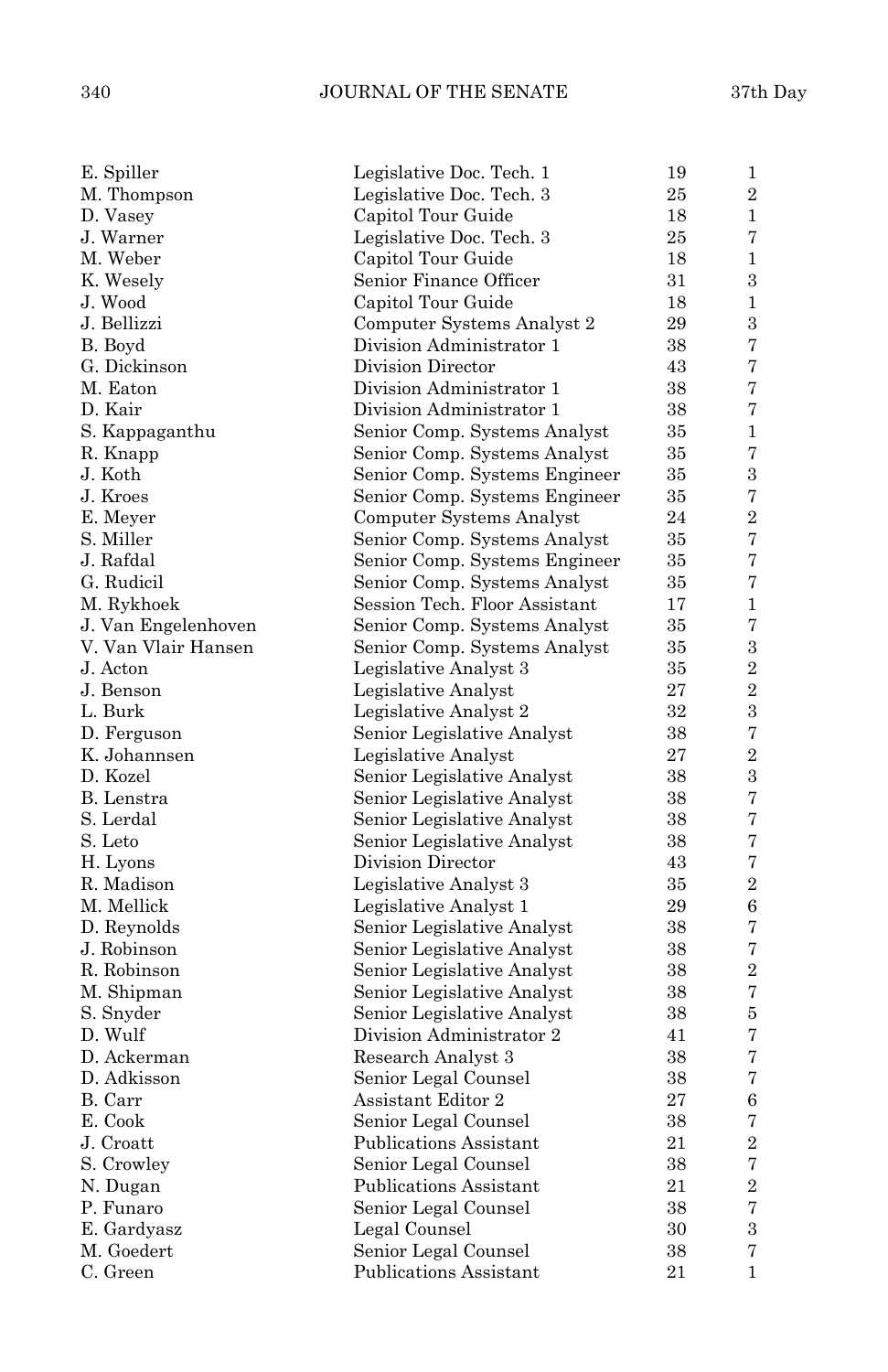| M. Hanify        | Assistant Editor 1            | 24 | $\overline{2}$ |
|------------------|-------------------------------|----|----------------|
| K. Hanlon        | Senior Research Analyst       | 38 | 7              |
| L. Hickey        | Iowa Code Editor              | 41 | 7              |
| R. Hjelmaas      | Legal Counsel 2               | 35 | 3              |
| S. Hoff          | Deputy Admin. Code Editor     | 35 | $\overline{2}$ |
| N. Hoffman       | Senior Legal Counsel          | 38 | 6              |
| R. Johnson       | Division Director             | 43 | 7              |
| R. Karns         | Assistant Editor 3            | 30 | $\overline{2}$ |
| A. Knief         | Legal Counsel                 | 30 | $\overline{2}$ |
| T. McDermott     | Senior Legal Counsel          | 38 | 5              |
| J. McEniry       | Senior Legal Counsel          | 38 | $\overline{4}$ |
| R. Nelson        | Senior Legal Counsel          | 38 | 5              |
| J. Page          | Deputy Iowa Code Editor       | 35 | 7              |
| J. Pollak        | Division Administrator 2      | 41 | 7              |
| J. Royce         | Senior Legal Counsel          | 38 | 7              |
| R. Schulze       | Index Supervisor              | 28 | 7              |
| C. Thurmond      | <b>Publications Assistant</b> | 21 | $\overline{2}$ |
| T. Vander Linden | Assistant Editor 3            | 30 | $\overline{4}$ |
| A. Ver Heul      | Legal Counsel 1               | 32 | $\overline{4}$ |
| M. Wardell       | Publications Assistant        | 21 | 1              |
| M. Weiford       | Assistant Editor 1            | 24 | $\overline{2}$ |
| K. West          | Administrative Code Editor    | 41 | 7              |
| N. Westbrook     | Assistant Editor 1            | 24 | 4              |
| P. Worden        | Index Supervisor              | 28 | 7              |

## REPORT OF THE DIRECTOR OF THE OFFICE OF THE CITIZENS' AIDE/OMBUDSMAN

 SECRETARY OF THE SENATE: Pursuant to [Senate Concurrent Resolution 2,](http://coolice.legis.state.ia.us/Cool-ICE/default.asp?Category=billinfo&Service=Billbook&frame=1&GA=82&hbill=SCR2) William P. Angrick II, Citizens' Aide/Ombudsman, submits the following list of position classifications in the Office of the Citizens' Aide/Ombudsman and the following list of the names, positions, and grades and steps of the employees in the Office of the Citizens' Aide/Ombudsman.

|                       |                          | GRADE | <b>STEP</b>    |
|-----------------------|--------------------------|-------|----------------|
| William P. Angrick II | Citizens' Aide/Ombudsman | 45    | 4              |
| Ruth Cooperrider      | Senior Deputy            | 41    | 7              |
| Judith M. Milosevich  | Senior Assistant         | 38    | 7              |
| Kristie Hirschman     | Senior Assistant         | 38    | 7              |
| Jeffrey E. Burnham    | Senior Assistant         | 38    | 6              |
| Kyle R. White         | Assistant 2              | 32    | 5              |
| Rory R. Calloway      | Assistant 2              | 32    | 5              |
| Bert Dalmer           | Assistant 2              | 32    |                |
| Elizabeth J. Hart     | Assistant 1              | 29    | $\overline{4}$ |
| Angela M. Dalton      | Assistant 1              | 29    | $\overline{4}$ |
| Barbara Van Allen     | Assistant 1              | 29    | 3              |
| Charles A. Teas       | Assistant                | 27    | $\overline{2}$ |
| Linda S. Brundies     | Assistant                | 27    | $\overline{2}$ |
| Jeri Burdick Crane    | Senior Finance Officer   | 31    | 4              |
| Adrian N. Stinson     | Secretary/Receptionist   | 19    |                |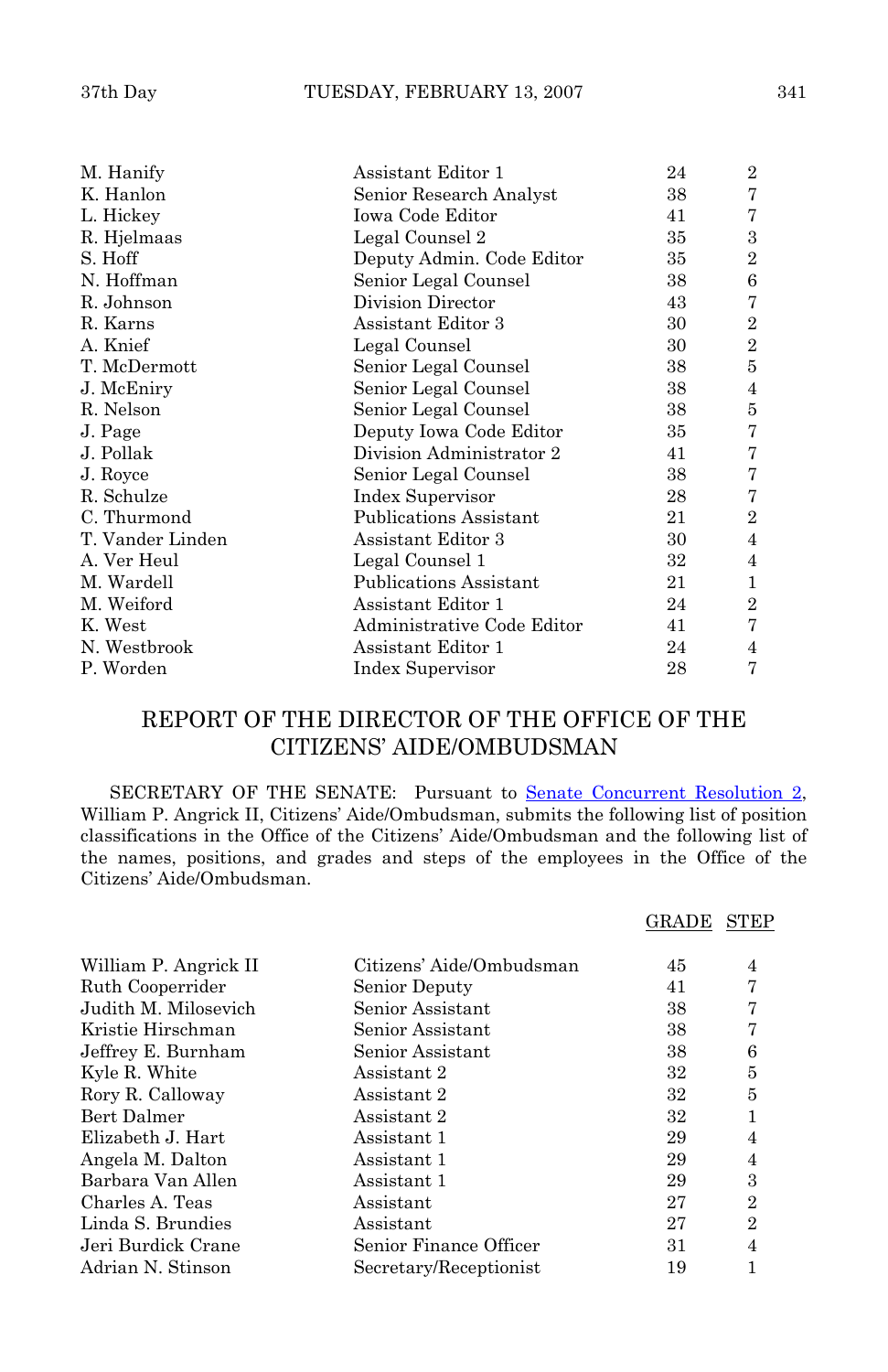## SECRETARY OF THE SENATE'S REPORT OF THE JOINT EMPLOYEES OF THE HOUSE AND SENATE

Pursuant to [Senate Concurrent Resolution 2,](http://coolice.legis.state.ia.us/Cool-ICE/default.asp?Category=billinfo&Service=Billbook&frame=1&GA=82&hbill=SCR2) the following is a list of officers and joint Senate/House employees for the Eighty-second General Assembly, 2007 Session, and their respective classification, grades, and steps.

#### GRADE STEP

| Mark L. Willemssen    | Sr. Facilities Manager                    | 41 | 6 |
|-----------------------|-------------------------------------------|----|---|
| Shawna S. Ferguson    | Legis. Security Coordinator I             | 23 | 5 |
| Robert W. Cornwell    | Legislative Security Officer I            | 20 | 1 |
| Marshall T. Irwin     | Legislative Security Officer I            | 20 | 5 |
| Carl E. Lami          | Legislative Security Officer I            | 20 | 5 |
| Mahlon Y. Lamp        | Legislative Security Officer I            | 20 | 4 |
| Steven D. Marsh       | Legislative Security Officer I            | 20 | 5 |
| Roy E. Paradise       | Legislative Security Officer I            | 20 | 4 |
| Robert J. Porter      | Legislative Security Officer I            | 20 | 5 |
| Judith A. Salier      | Legislative Security Officer I            | 20 | 5 |
| Curtis L. Scott       | Legislative Security Officer I            | 20 | 3 |
| Gordon M. Skeffington | Legislative Security Officer I            | 20 |   |
| Leo R. Skeffington    | Legislative Security Officer I            | 20 | 3 |
| Kent M. Stevens       | Legislative Security Officer I            | 20 | 4 |
| Mark S. Lundberg      | Conservation/Restoration<br>Specialist II | 31 | 6 |
| Shirley M. Roach      | Sr. Copy Center Operator                  | 21 | 6 |

## CERTIFICATE OF RECOGNITION

 The Secretary of the Senate issued the following certificate of recognition:

 Elaine Nelson, Harlan—For celebrating her 85th birthday. Senator Boettger (2/13/07).

## REPORTS OF COMMITTEE MEETINGS

#### **EDUCATION**

**Convened:** Monday, February 12, 2007, 3:00 p.m.

**Members Present:** Schoenjahn, Chair; Appel, Vice Chair; Mulder, Ranking Member; Beall, Boettger, Connolly, Heckroth, Kreiman, Quirmbach, Schmitz, Wood, Zaun, and Zieman.

**Members Absent:** Angelo and Johnson (both excused).

**Committee Business:** Presentations from the Department of Education and the Department of Management.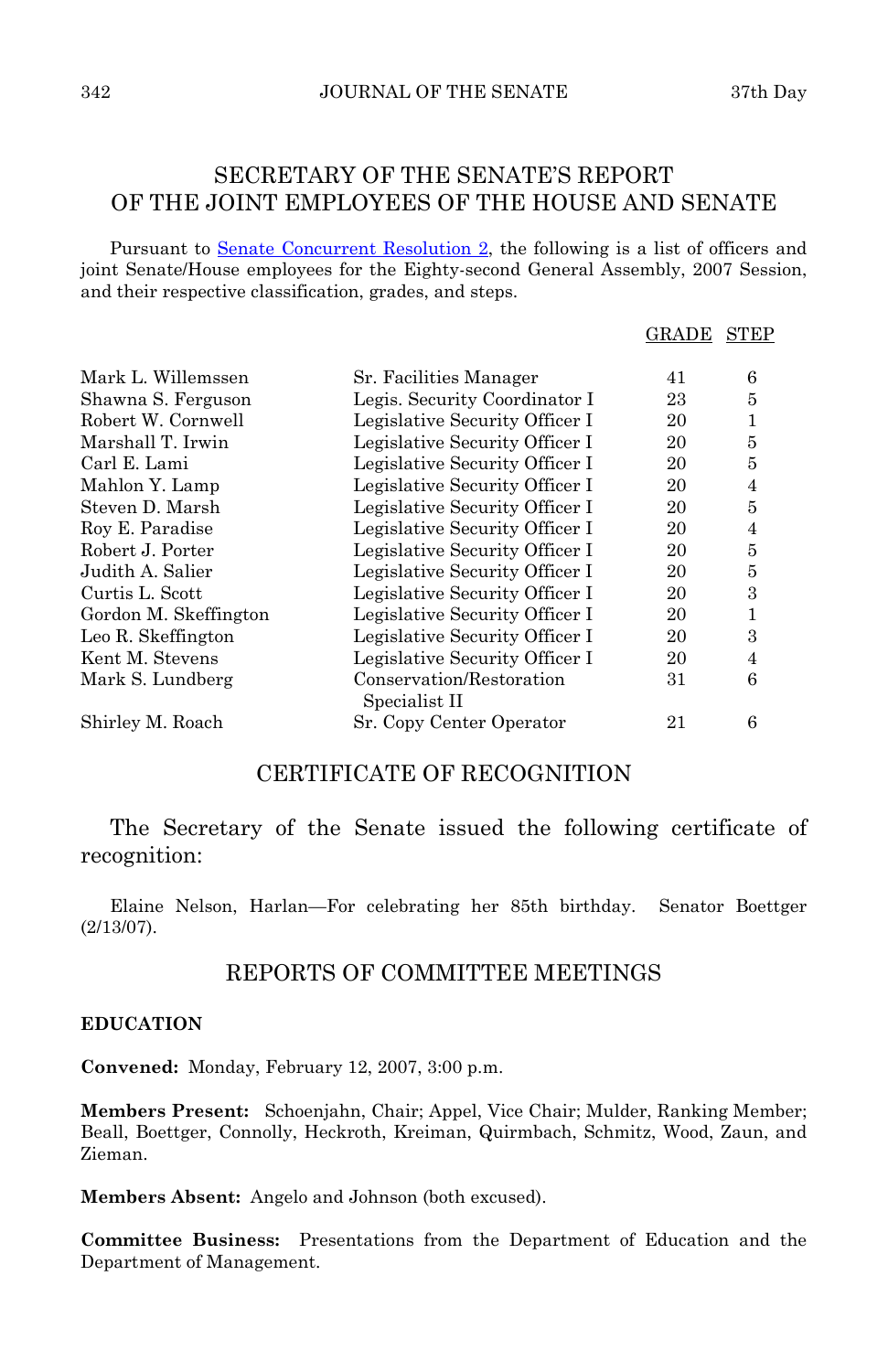**Adjourned:** 4:00 p.m.

#### **HUMAN RESOURCES**

**Convened:** Monday, February 12, 2007, 4:10 p.m.

**Members Present:** Ragan, Chair; Schmitz, Vice Chair; Seymour, Ranking Member; Behn, Boettger, Bolkcom, Dotzler, Hatch, Johnson, Kreiman, Mulder, Quirmbach, and Wood.

**Members Absent:** None.

**Committee Business:** Passed SFs 72 and 115.

**Adjourned:** 4:55 p.m.

#### **TRANSPORTATION**

**Convened:** Monday, February 12, 2007, 5:05 p.m.

**Members Present:** Rielly, Chair; Danielson, Vice Chair; Noble, Ranking Member; Beall, Hancock, Heckroth, Houser, McCoy, Putney, Warnstadt, Zaun, and Zieman.

**Members Absent:** Dearden (excused).

**Committee Business:** Presentation by the Department of Transportation Commission.

**Adjourned:** 5:55 p.m.

#### **ECONOMIC GROWTH**

**Convened:** Tuesday, February 13, 2007, 1:10 p.m.

**Members Present:** Stewart, Chair; Olive, Vice Chair; Houser, Ranking Member; Beall, Dotzler, Hatch, Rielly, and Schmitz.

**Members Absent:** Danielson, Hahn, Mulder, Seymour, and Zaun.

**Committee Business:** Presentation by Bioscience Alliance.

**Adjourned:** 2:10 p.m.

#### **HUMAN RESOURCES**

**Convened:** Tuesday, February 13, 2007, 2:15 p.m.

**Members Present:** Ragan, Chair; Schmitz, Vice Chair; Seymour, Ranking Member; Behn, Boettger, Bolkcom, Dotzler, Hatch, Johnson, Kreiman, Mulder, Quirmbach, and Wood.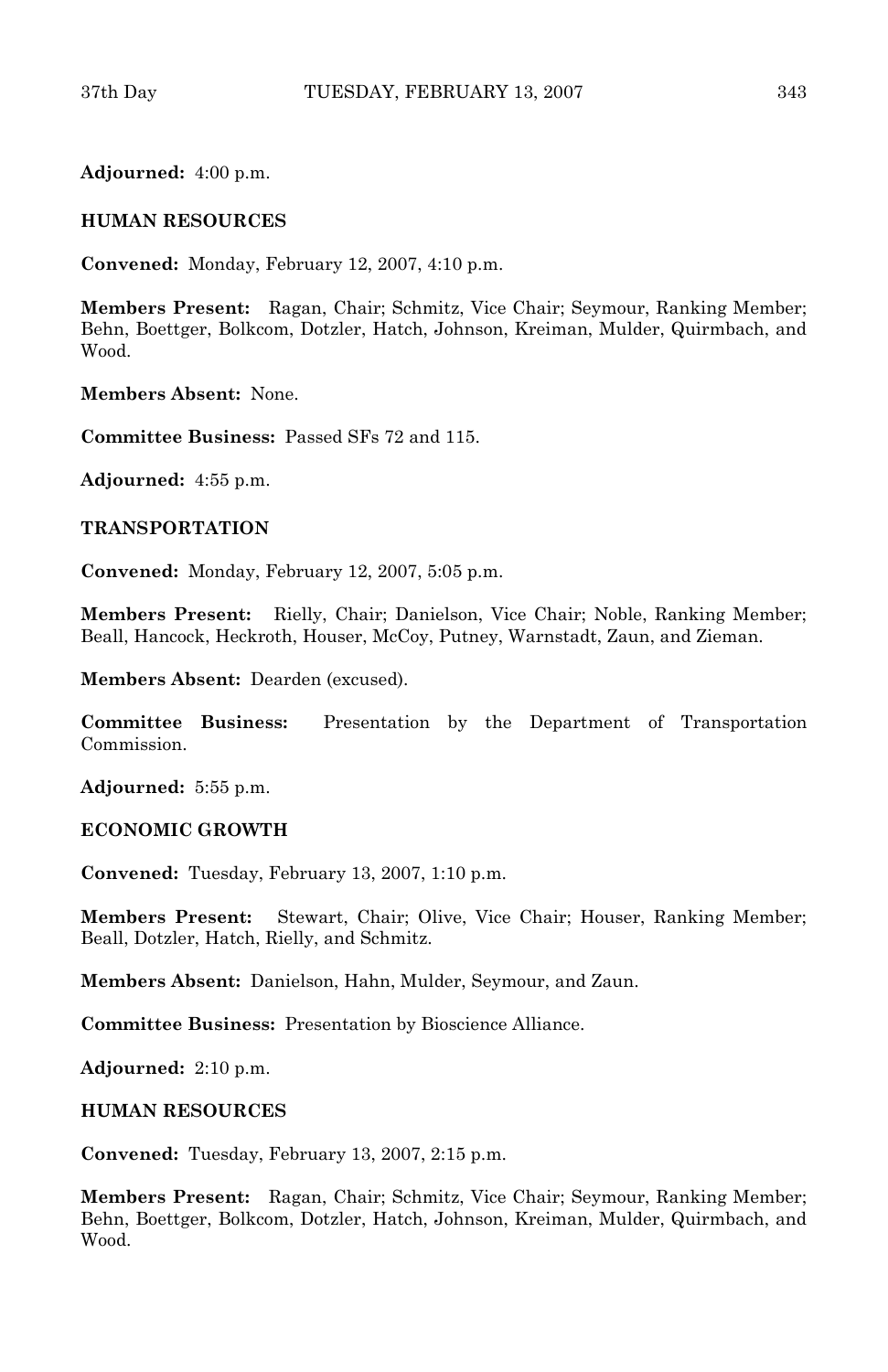**Members Absent:** None.

**Committee Business:** Approved [SSB 1077](http://coolice.legis.state.ia.us/Cool-ICE/default.asp?Category=billinfo&Service=Billbook&frame=1&GA=82&hbill=SSB1077) and presentation by Family Support Coordinator Janet Gartin.

**Adjourned:** 2:50 p.m.

#### **GOVERNMENT OVERSIGHT**

**Convened:** Tuesday, February 13, 2007, 9:45 a.m.

**Members Present:** Courtney, Chair; Connolly, Vice Chair; Wieck, Ranking Member; Lundby and Schmitz.

**Members Absent:** None.

**Committee Business:** Presentation by the Iowa Civil Rights Commission.

**Adjourned:** 11:20 a.m.

#### **APPROPRIATIONS SUBCOMMITTEE ON ADMINISTRATION AND REGULATION**

**Convened:** Tuesday, February 13, 2007, 9:30 a.m.

**Members Present:** Danielson, Chair; Appel, Vice Chair; and Stewart.

**Members Absent:** Hahn, Ranking Member; and Hartsuch (both excused).

**Committee Business:** Presentations by the Governor's Office and the Department of Management.

**Adjourned:** 10:30 a.m.

#### **APPROPRIATIONS SUBCOMMITTEE ON AGRICULTURE AND NATURAL RESOURCES**

**Convened:** Tuesday, February 13, 2007, 9:55 a.m.

**Members Present:** Seng, Chair; Schoenjahn, Vice Chair; Gaskill, Ranking Member; Black and Houser.

**Members Absent:** None.

**Committee Business:** Presentations by the Department of Natural Resources and the Iowa Natural Heritage Foundation.

**Adjourned:** 11:05 a.m.

#### **APPROPRIATIONS SUBCOMMITTEE ON EDUCATION**

**Convened:** Tuesday, February 13, 2007, 9:55 a.m.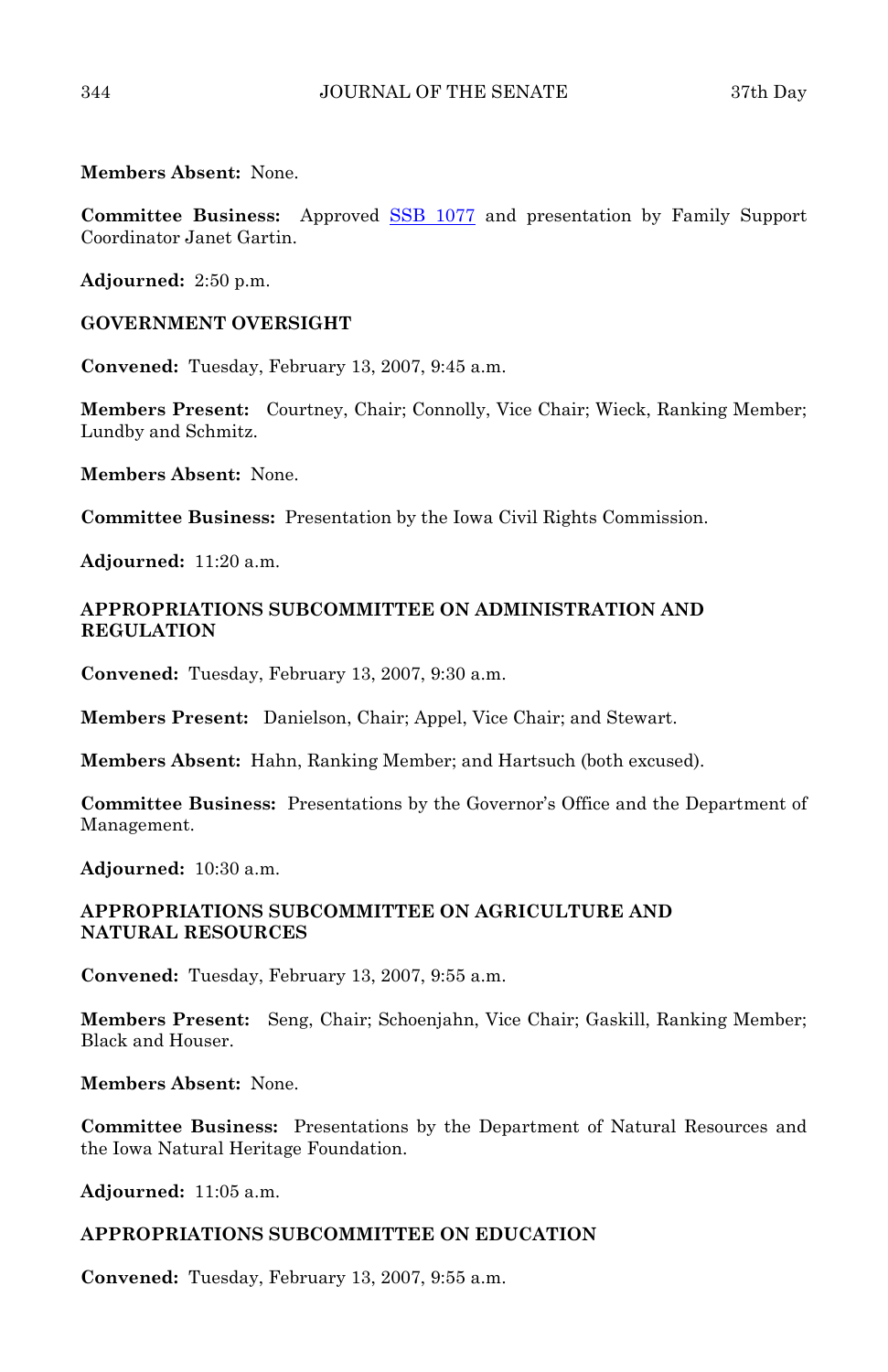**Members Present:** Wood, Chair; Horn, Vice Chair; Boettger, Ranking Member; Quirmbach and Zieman.

**Members Absent:** None.

**Committee Business:** Presentations by the Area Education Agency.

**Adjourned:** 11:05 a.m.

#### **APPROPRIATIONS SUBCOMMITTEE ON HEALTH AND HUMAN SERVICES**

**Convened:** Tuesday, February 13, 2007, 10:05 a.m.

**Members Present:** Hatch, Chair; Kreiman, Vice Chair; Johnson, Ranking Member; Ragan and Seymour.

**Members Absent:** None.

**Committee Business:** Presentations by the Department of Human Services, Iowa Health Care Association, and the Association of Homes and Services for the Aging.

**Adjourned:** 11:30 a.m.

### **APPROPRIATIONS SUBCOMMITTEE ON JUSTICE SYSTEM**

**Convened:** Tuesday, February 13, 2007, 10:00 a.m.

**Members Present:** Hancock, Chair; Fraise, Vice Chair; McKinley, Ranking Member; Hogg and Noble.

**Members Absent:** None.

**Committee Business:** Presentation on the Iowa drug courts.

**Adjourned:** 11:20 a.m.

#### **APPROPRIATIONS SUBCOMMITTEE ON TRANSPORTATION, INFRASTRUCTURE, AND CAPITALS**

**Convened:** Tuesday, February 13, 2007, 10:05 a.m.

**Members Present:** McCoy, Chair; Warnstadt, Vice Chair; Putney, Ranking Member; Beall and McKibben.

**Members Absent:** None.

**Committee Business:** Presentation by the Department of Administrative Services.

**Adjourned:** 11:20 a.m.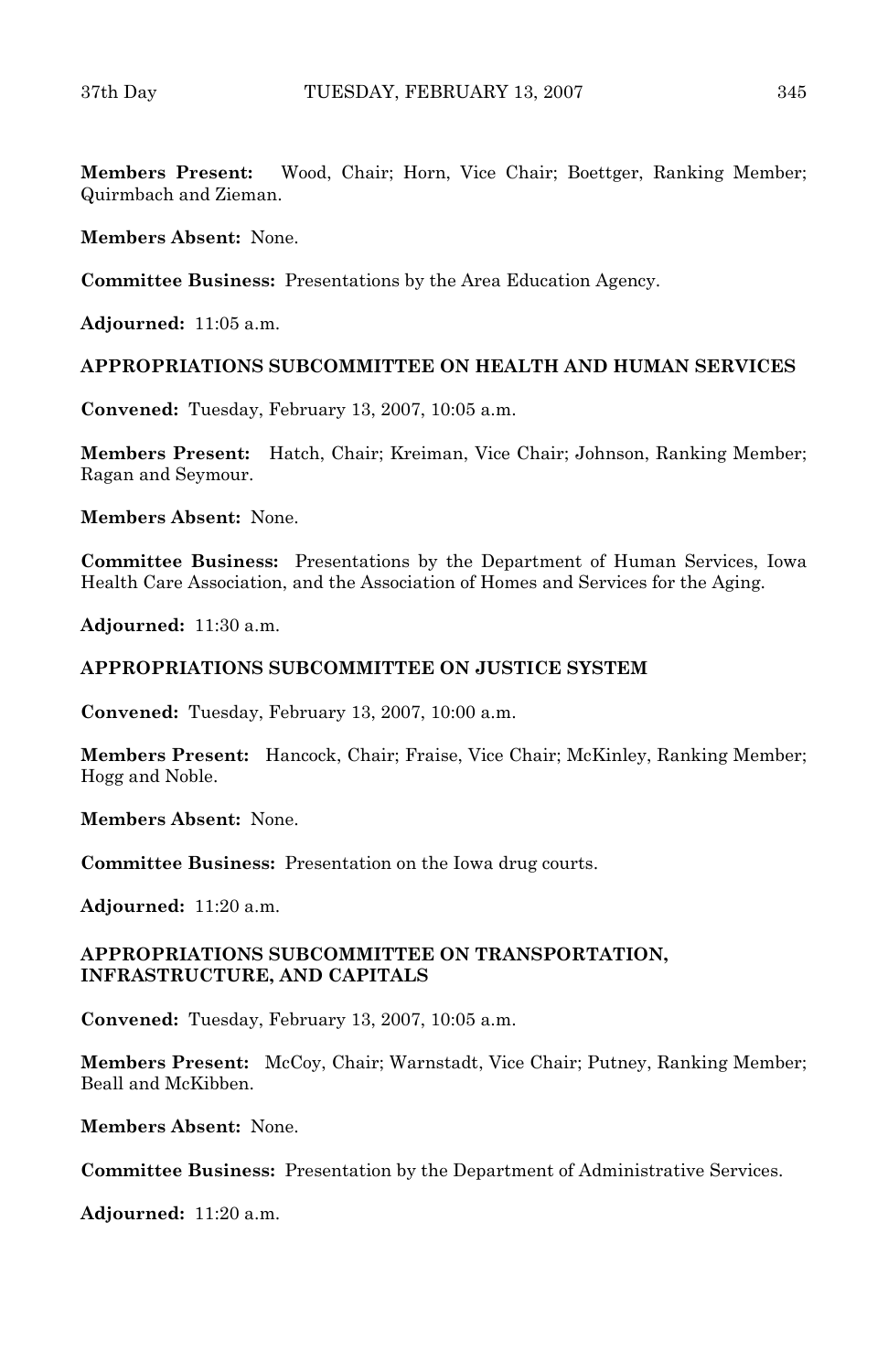## INTRODUCTION OF RESOLUTION

**[Senate Resolution 14](http://coolice.legis.state.ia.us/Cool-ICE/default.asp?Category=billinfo&Service=Billbook&frame=1&GA=82&hbill=SR14)**, by Quirmbach, a resolution honoring the League of Women Voters on the 87th anniversary of its founding.

 Read first time under Rule 28 and referred to committee on **Rules and Administration.** 

## INTRODUCTION OF BILLS

**[Senate File 156](http://coolice.legis.state.ia.us/Cool-ICE/default.asp?Category=billinfo&Service=Billbook&frame=1&GA=82&hbill=SF156)**, by Courtney, a bill for an act authorizing the governor to designate April of each year as Aldo Leopold month.

 Read first time under Rule 28 and referred to committee on **Natural Resources and Environment.**

**[Senate File 157](http://coolice.legis.state.ia.us/Cool-ICE/default.asp?Category=billinfo&Service=Billbook&frame=1&GA=82&hbill=SF157)**, by Warnstadt and Kreiman, a bill for an act relating to a name change by a person required to register as a sex offender, and providing penalties.

 Read first time under Rule 28 and referred to committee on **Judiciary.**

**[Senate File 158](http://coolice.legis.state.ia.us/Cool-ICE/default.asp?Category=billinfo&Service=Billbook&frame=1&GA=82&hbill=SF158)**, by Dotzler, Stewart, and Ward, a bill for an act relating to moneys appropriated to the department of economic development for regional tourism marketing purposes.

 Read first time under Rule 28 and referred to committee on **Economic Growth.**

**[Senate File 159](http://coolice.legis.state.ia.us/Cool-ICE/default.asp?Category=billinfo&Service=Billbook&frame=1&GA=82&hbill=SF159)**, by Hogg, a bill for an act requiring carbon monoxide detectors in certain multiple-unit residential buildings and making penalties applicable.

 Read first time under Rule 28 and referred to committee on **Judiciary.**

**[Senate File 160](http://coolice.legis.state.ia.us/Cool-ICE/default.asp?Category=billinfo&Service=Billbook&frame=1&GA=82&hbill=SF160)**, by Zieman, Hahn, Wieck, Hartsuch, Johnson, Mulder, Zaun, McKinley, Noble, Gaskill, Putney, McKibben, Angelo, Seymour, and Boettger, a bill for an act providing for a standing appropriation to support fairs.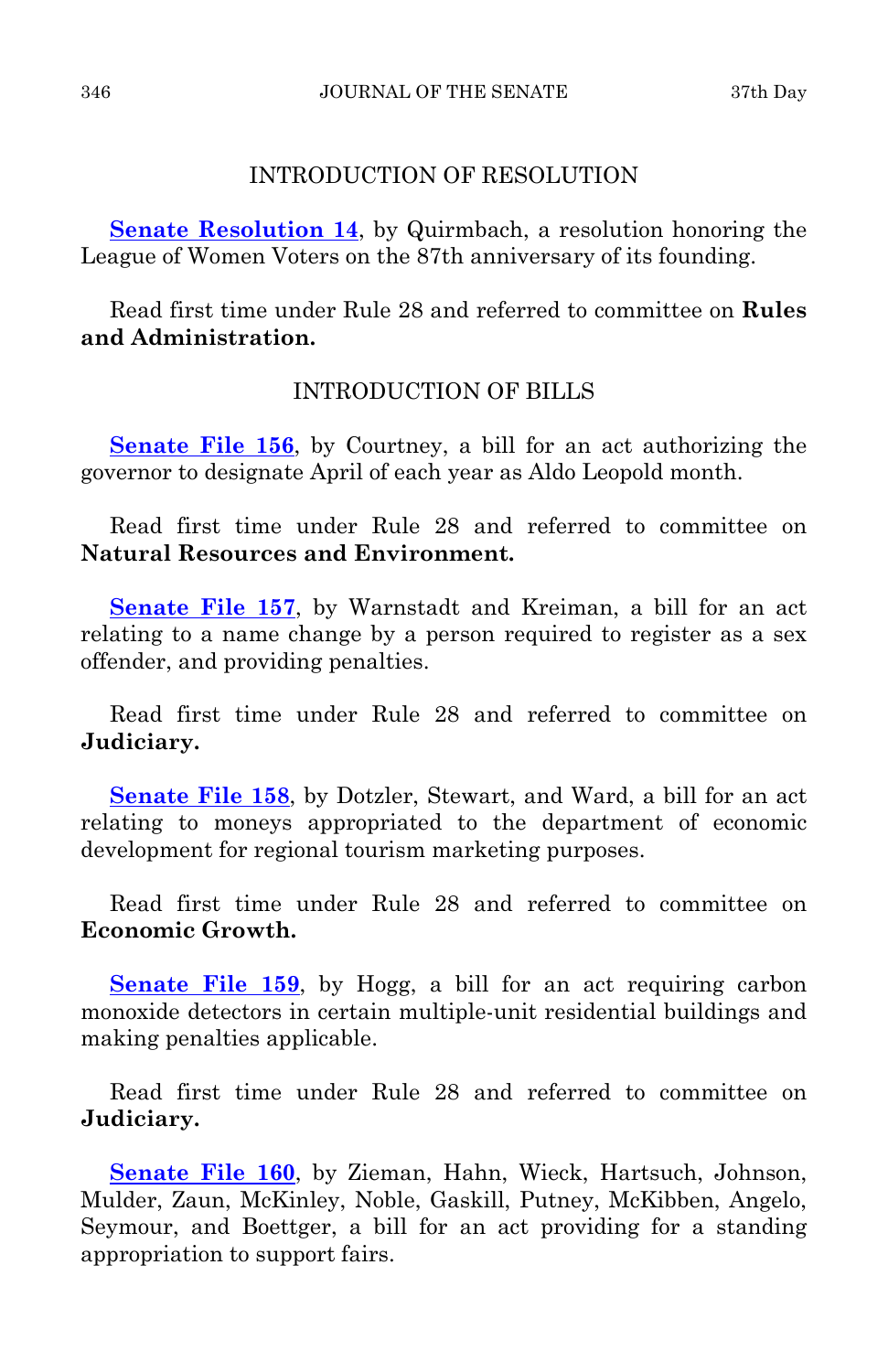Read first time under Rule 28 and referred to committee on **Appropriations.**

**[Senate File 161](http://coolice.legis.state.ia.us/Cool-ICE/default.asp?Category=billinfo&Service=Billbook&frame=1&GA=82&hbill=SF161)**, by committee on Local Government, a bill for an act relating to the confidentiality of security procedures or emergency preparedness information discussed at a meeting of a governmental body and providing an effective date.

Read first time under Rule 28 and **placed on calendar.** 

**[Senate File 162](http://coolice.legis.state.ia.us/Cool-ICE/default.asp?Category=billinfo&Service=Billbook&frame=1&GA=82&hbill=SF162)**, by committee on Human Resources, a bill for an act creating the Iowa stem cell research and cures initiative, and providing penalties.

Read first time under Rule 28 and **placed on calendar.**

**[Senate File 163](http://coolice.legis.state.ia.us/Cool-ICE/default.asp?Category=billinfo&Service=Billbook&frame=1&GA=82&hbill=SF163)**, by Quirmbach, Beall, Danielson, Dearden, Hancock, Heckroth, McCoy, Rielly, and Warnstadt, a bill for an act relating to advance notification of the need to renew a driver's license.

 Read first time under Rule 28 and referred to committee on **Transportation.**

**[Senate File 164](http://coolice.legis.state.ia.us/Cool-ICE/default.asp?Category=billinfo&Service=Billbook&frame=1&GA=82&hbill=SF164)**, by Danielson, a bill for an act providing an appropriation for a pilot program to expand the availability of a holistic, multidisciplinary approach to addressing the health needs of primarily low to moderate income persons.

 Read first time under Rule 28 and referred to committee on **Appropriations.**

[Senate File 165](http://coolice.legis.state.ia.us/Cool-ICE/default.asp?Category=billinfo&Service=Billbook&frame=1&GA=82&hbill=SF165), by Danielson, a bill for an act relating to creation of a program to address waste, fraud, and abuse in the Medicaid program.

 Read first time under Rule 28 and referred to committee on **Human Resources.**

**[Senate File 166](http://coolice.legis.state.ia.us/Cool-ICE/default.asp?Category=billinfo&Service=Billbook&frame=1&GA=82&hbill=SF166)**, by McKibben, a bill for an act eliminating the limitation on the reduction in damages awarded to plaintiffs who fail to wear a motor vehicle safety belt or safety harness.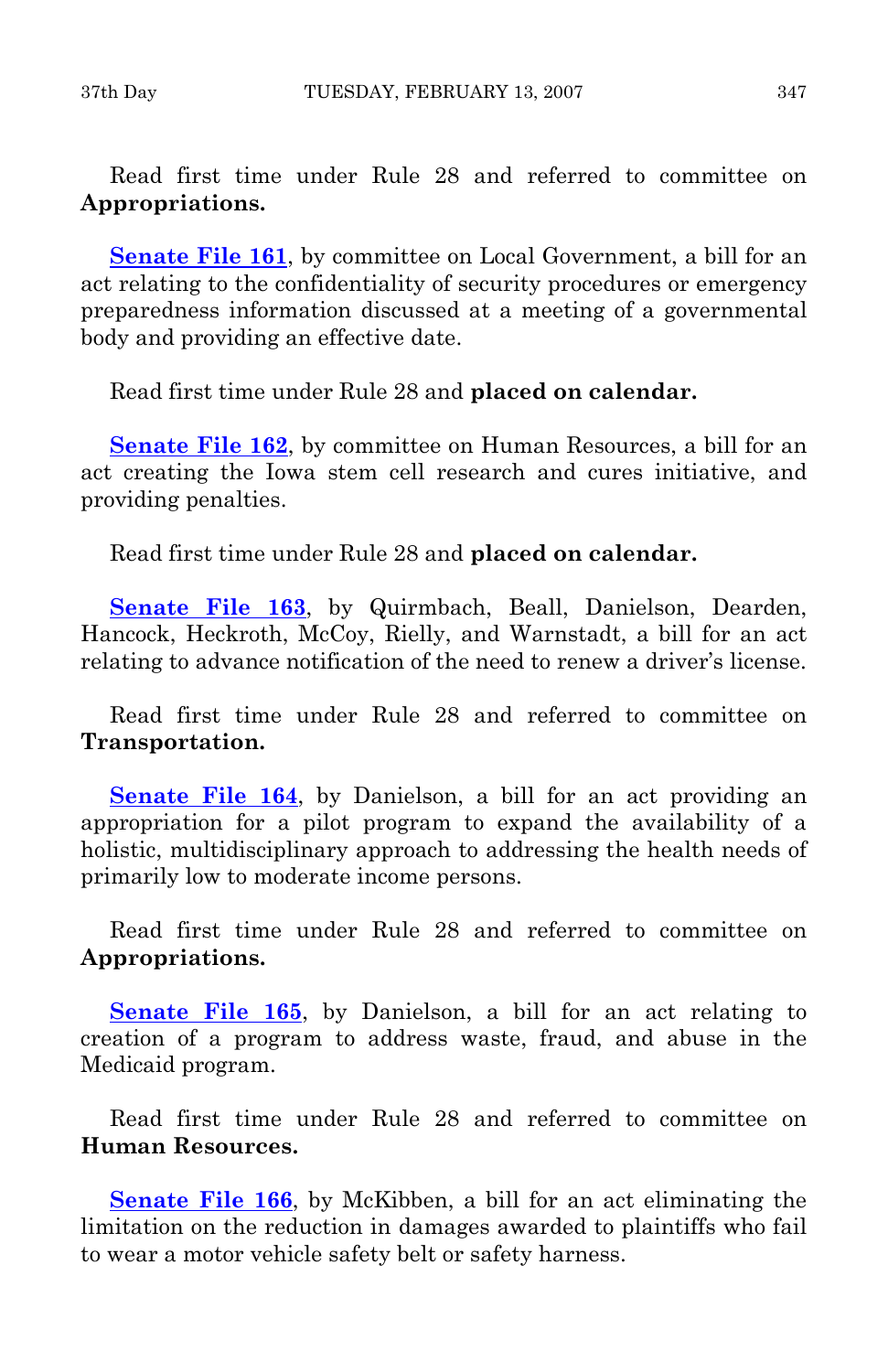Read first time under Rule 28 and referred to committee on **Judiciary.**

**[Senate File 167](http://coolice.legis.state.ia.us/Cool-ICE/default.asp?Category=billinfo&Service=Billbook&frame=1&GA=82&hbill=SF167)**, by Danielson, a bill for an act concerning food allergies and the prevention of life-threatening incidents in schools.

 Read first time under Rule 28 and referred to committee on **Education.**

**[Senate File 168](http://coolice.legis.state.ia.us/Cool-ICE/default.asp?Category=billinfo&Service=Billbook&frame=1&GA=82&hbill=SF168)**, by Heckroth and Danielson, a bill for an act modifying and extending state tax benefits for use of soy-based transformer fluid by electric utilities and including effective and applicability date provisions.

 Read first time under Rule 28 and referred to committee on **Ways and Means.**

**[Senate File 169](http://coolice.legis.state.ia.us/Cool-ICE/default.asp?Category=billinfo&Service=Billbook&frame=1&GA=82&hbill=SF169)**, by committee on Human Resources, a bill for an act providing for county eligibility for state payment of certain mental health, mental retardation, and developmental disabilities services funding and providing effective and retroactive applicability dates.

Read first time under Rule 28 and **placed on calendar.**

## STUDY BILLS RECEIVED

## **[SSB 1205](http://coolice.legis.state.ia.us/Cool-ICE/default.asp?Category=billinfo&Service=Billbook&frame=1&GA=82&hbill=SSB1205) Appropriations**

 Relating to health care including provisions relating to improved health care access and delivery and wellness promotion, providing for consumer input, education, and empowerment regarding health care and health care decisions, providing for mandating coverage of treatment for certain mental health conditions, and making appropriations.

## **[SSB 1206](http://coolice.legis.state.ia.us/Cool-ICE/default.asp?Category=billinfo&Service=Billbook&frame=1&GA=82&hbill=SSB1206) Judiciary**

Relating to an action for satisfaction of a mortgage.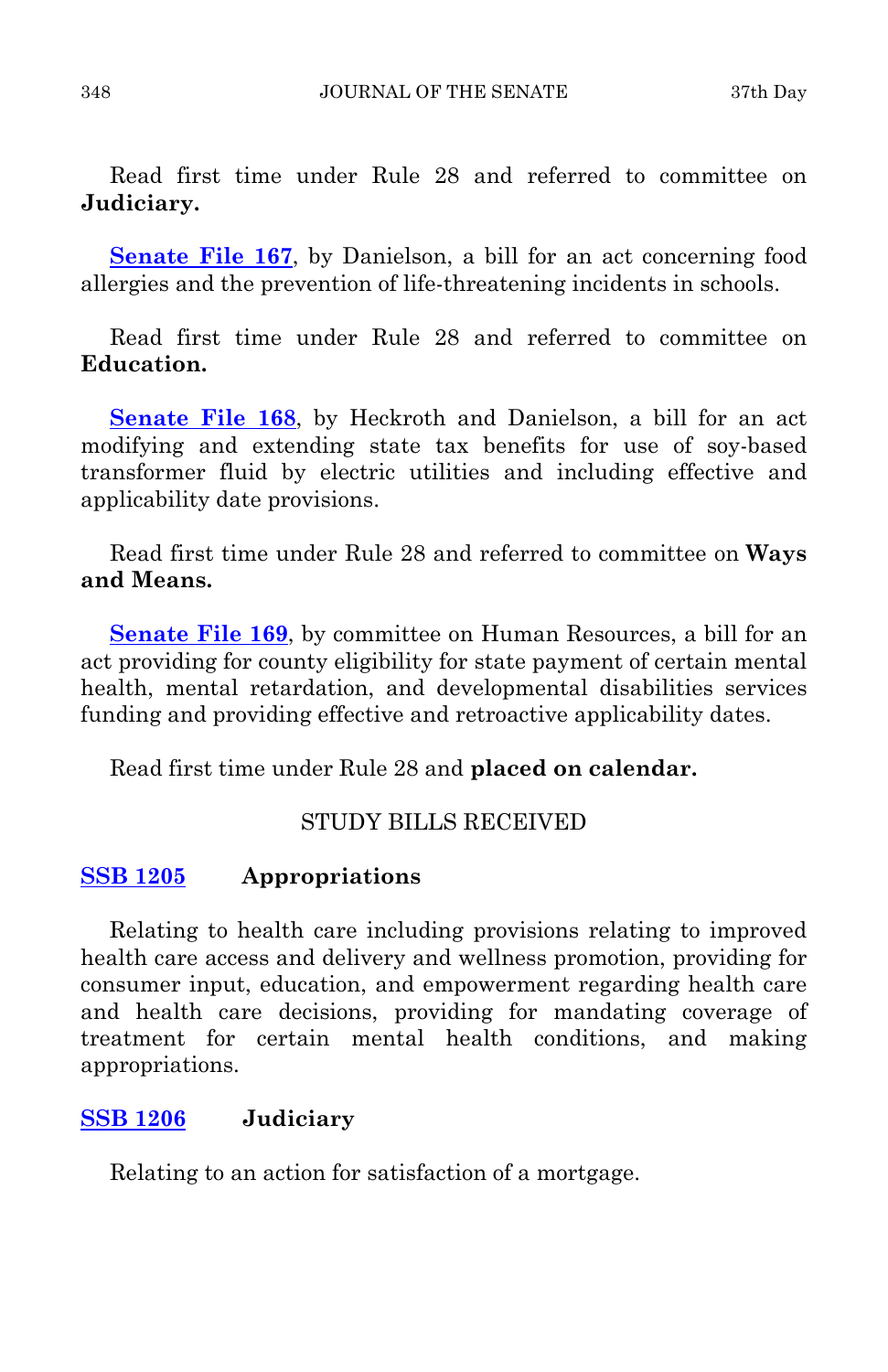## **[SSB 1207](http://coolice.legis.state.ia.us/Cool-ICE/default.asp?Category=billinfo&Service=Billbook&frame=1&GA=82&hbill=SSB1207) Commerce**

 Creating an interim commission on affordable health care plans for small businesses and families and a health care data research advisory council, and making an appropriation.

## **[SSB 1208](http://coolice.legis.state.ia.us/Cool-ICE/default.asp?Category=billinfo&Service=Billbook&frame=1&GA=82&hbill=SSB1208) Commerce**

 Relating to franchises for the provision of cable service or video service including providing for fees and providing an effective date.

## **[SSB 1209](http://coolice.legis.state.ia.us/Cool-ICE/default.asp?Category=billinfo&Service=Billbook&frame=1&GA=82&hbill=SSB1209) Judiciary**

 Relating to notifying a school about certain juvenile court proceedings.

## **[SSB 1210](http://coolice.legis.state.ia.us/Cool-ICE/default.asp?Category=billinfo&Service=Billbook&frame=1&GA=82&hbill=SSB1210) Judiciary**

 Relating to the recognition and enforcement of civil judgments, orders, and decrees issued by a tribal court of a federally recognized Indian tribe.

## **[SSB 1211](http://coolice.legis.state.ia.us/Cool-ICE/default.asp?Category=billinfo&Service=Billbook&frame=1&GA=82&hbill=SSB1211) Judiciary**

 Creating a private cause of action for damages resulting from certain illegal insurance trade practices and providing an effective date.

## **[SSB 1212](http://coolice.legis.state.ia.us/Cool-ICE/default.asp?Category=billinfo&Service=Billbook&frame=1&GA=82&hbill=SSB1212) Judiciary**

 Relating to disclosure requirements applicable to new merchandise repairs.

## **[SSB 1213](http://coolice.legis.state.ia.us/Cool-ICE/default.asp?Category=billinfo&Service=Billbook&frame=1&GA=82&hbill=SSB1213) Judiciary**

Providing a minimum annual salary for a county attorney.

## **[SSB 1214](http://coolice.legis.state.ia.us/Cool-ICE/default.asp?Category=billinfo&Service=Billbook&frame=1&GA=82&hbill=SSB1214) Judiciary**

 Relating to the rights of peace officers and public safety and emergency personnel.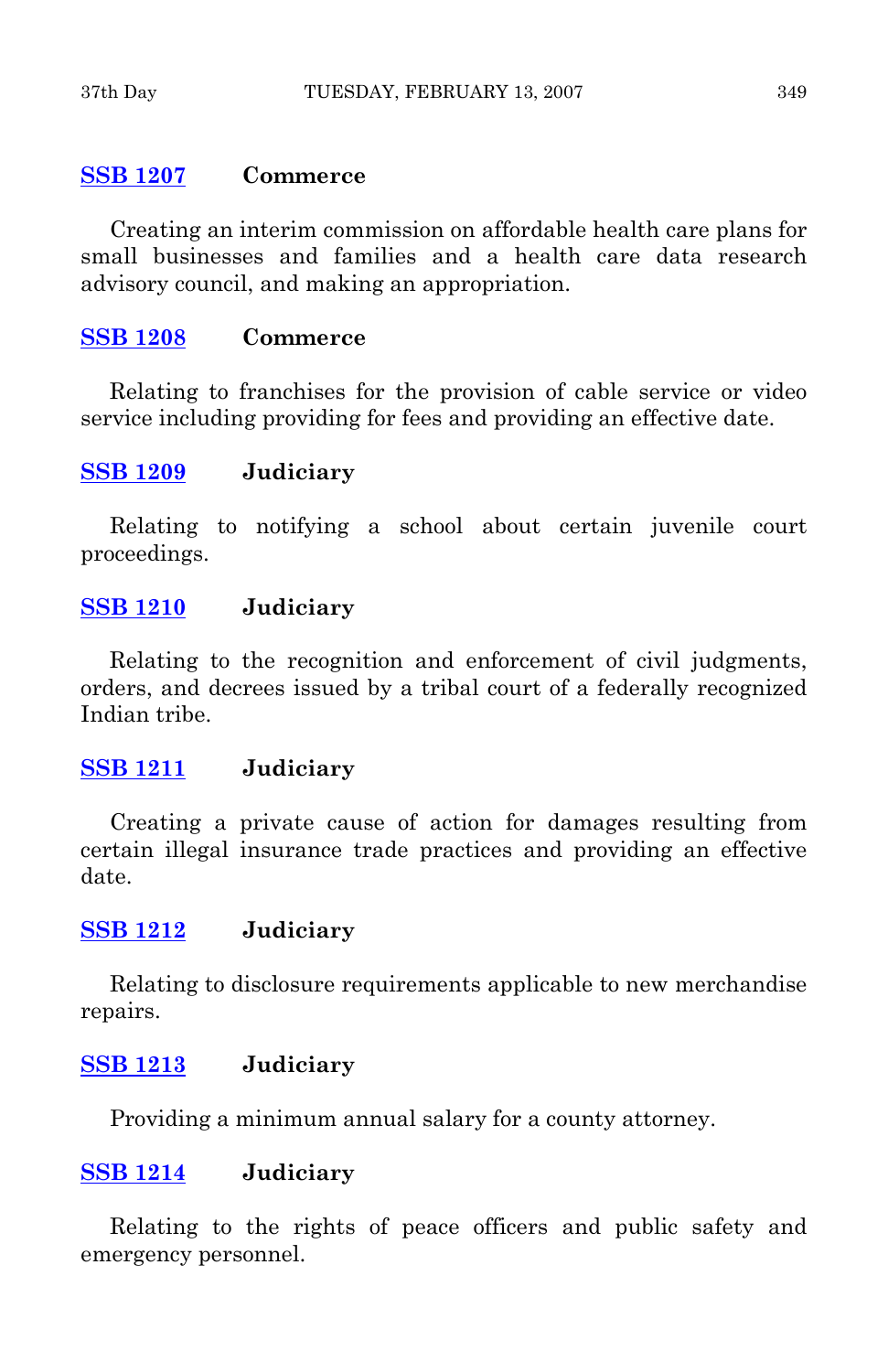## **[SSB 1215](http://coolice.legis.state.ia.us/Cool-ICE/default.asp?Category=billinfo&Service=Billbook&frame=1&GA=82&hbill=SSB1215) Judiciary**

 Relating to statutory corrections which may adjust language to reflect current practices, insert earlier omissions, delete redundancies and inaccuracies, delete temporary language, resolve inconsistencies and conflicts, update ongoing provisions, or remove ambiguities, and including effective and retroactive applicability date provisions.

## **[SSB 1216](http://coolice.legis.state.ia.us/Cool-ICE/default.asp?Category=billinfo&Service=Billbook&frame=1&GA=82&hbill=SSB1216) Judiciary**

Relating to grandparents and great-grandparents visitation.

## **[SSB 1217](http://coolice.legis.state.ia.us/Cool-ICE/default.asp?Category=billinfo&Service=Billbook&frame=1&GA=82&hbill=SSB1217) Judiciary**

 Allowing a competent adult to execute a written instrument directing the final disposition of that person's remains, including coordinating provisions, and providing applicability dates.

## **[SSB 1218](http://coolice.legis.state.ia.us/Cool-ICE/default.asp?Category=billinfo&Service=Billbook&frame=1&GA=82&hbill=SSB1218) Judiciary**

 Relating to revising the uniform commercial code, by providing for warehouse receipts, bills of lading, and other documents of title.

## **[SSB 1219](http://coolice.legis.state.ia.us/Cool-ICE/default.asp?Category=billinfo&Service=Billbook&frame=1&GA=82&hbill=SSB1219) Judiciary**

 Relating to nonsubstantive Code corrections and including effective and retroactive applicability date provisions.

## **[SSB 1220](http://coolice.legis.state.ia.us/Cool-ICE/default.asp?Category=billinfo&Service=Billbook&frame=1&GA=82&hbill=SSB1220) Natural Resources and Environment**

Making black bears and cougars fur-bearing animals.

## **[SSB 1221](http://coolice.legis.state.ia.us/Cool-ICE/default.asp?Category=billinfo&Service=Billbook&frame=1&GA=82&hbill=SSB1221) Ways and Means**

 Relating to biodiesel fuel, by exempting qualified small biodiesel producers from motor fuel tax and licensing requirements, and providing for the early elimination of an income tax credit for retail dealers who sell biodiesel blended fuel.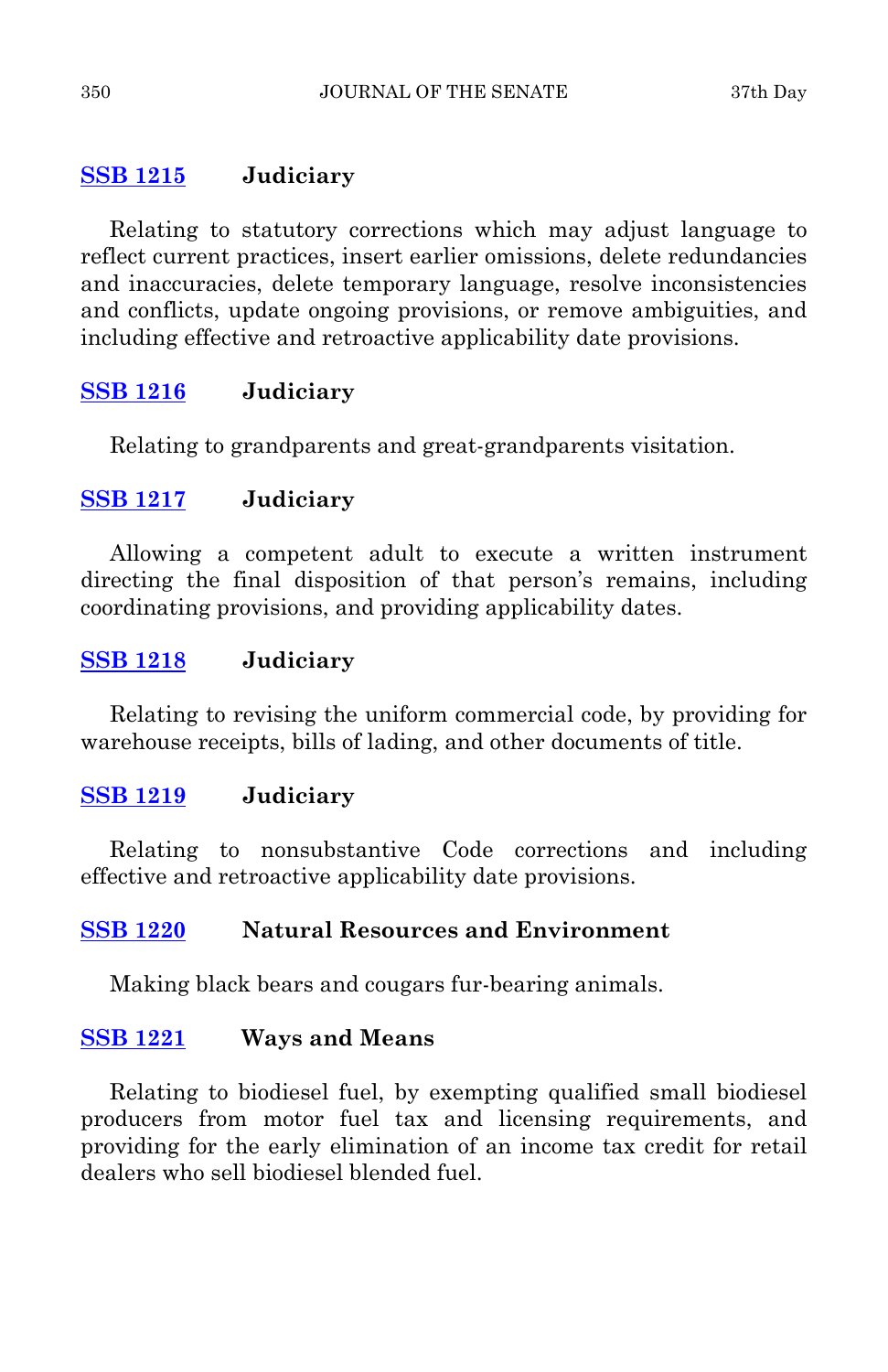## SUBCOMMITTEE ASSIGNMENTS

#### **[Senate File 99](http://coolice.legis.state.ia.us/Cool-ICE/default.asp?Category=billinfo&Service=Billbook&frame=1&GA=82&hbill=SF99)**

COMMERCE: Stewart, Chair; Bolkcom and Kettering

**[Senate File 103](http://coolice.legis.state.ia.us/Cool-ICE/default.asp?Category=billinfo&Service=Billbook&frame=1&GA=82&hbill=SF103)**

COMMERCE: Stewart, Chair; Olive and Ward

#### **[Senate File 118](http://coolice.legis.state.ia.us/Cool-ICE/default.asp?Category=billinfo&Service=Billbook&frame=1&GA=82&hbill=SF118)**

NATURAL RESOURCES AND ENVIRONMENT: Dearden, Chair; Bolkcom and Johnson

#### **[Senate File 132](http://coolice.legis.state.ia.us/Cool-ICE/default.asp?Category=billinfo&Service=Billbook&frame=1&GA=82&hbill=SF132)**

COMMERCE: Stewart, Chair; Bolkcom and Kettering

#### **[Senate File 133](http://coolice.legis.state.ia.us/Cool-ICE/default.asp?Category=billinfo&Service=Billbook&frame=1&GA=82&hbill=SF133)**

NATURAL RESOURCES AND ENVIRONMENT: Bolkcom, Chair; Kettering and Schoenjahn

#### **[Senate File 143](http://coolice.legis.state.ia.us/Cool-ICE/default.asp?Category=billinfo&Service=Billbook&frame=1&GA=82&hbill=SF143)**

COMMERCE: Rielly, Chair; Kettering and McCoy

#### **[Senate File 149](http://coolice.legis.state.ia.us/Cool-ICE/default.asp?Category=billinfo&Service=Billbook&frame=1&GA=82&hbill=SF149)**

NATURAL RESOURCES AND ENVIRONMENT: Dearden, Chair; Black and Johnson

#### **[Senate File 151](http://coolice.legis.state.ia.us/Cool-ICE/default.asp?Category=billinfo&Service=Billbook&frame=1&GA=82&hbill=SF151)**

HUMAN RESOURCES: Quirmbach, Chair; Behn and Hatch

#### **[Senate File 153](http://coolice.legis.state.ia.us/Cool-ICE/default.asp?Category=billinfo&Service=Billbook&frame=1&GA=82&hbill=SF153)**

NATURAL RESOURCES AND ENVIRONMENT: Bolkcom, Chair; Behn and Hogg

#### **[Senate File 154](http://coolice.legis.state.ia.us/Cool-ICE/default.asp?Category=billinfo&Service=Billbook&frame=1&GA=82&hbill=SF154)**

AGRICULTURE: Rielly, Chair; Appel and Putney

#### **[Senate File 156](http://coolice.legis.state.ia.us/Cool-ICE/default.asp?Category=billinfo&Service=Billbook&frame=1&GA=82&hbill=SF156)**

NATURAL RESOURCES AND ENVIRONMENT: Hogg, Chair; Lundby and Schoenjahn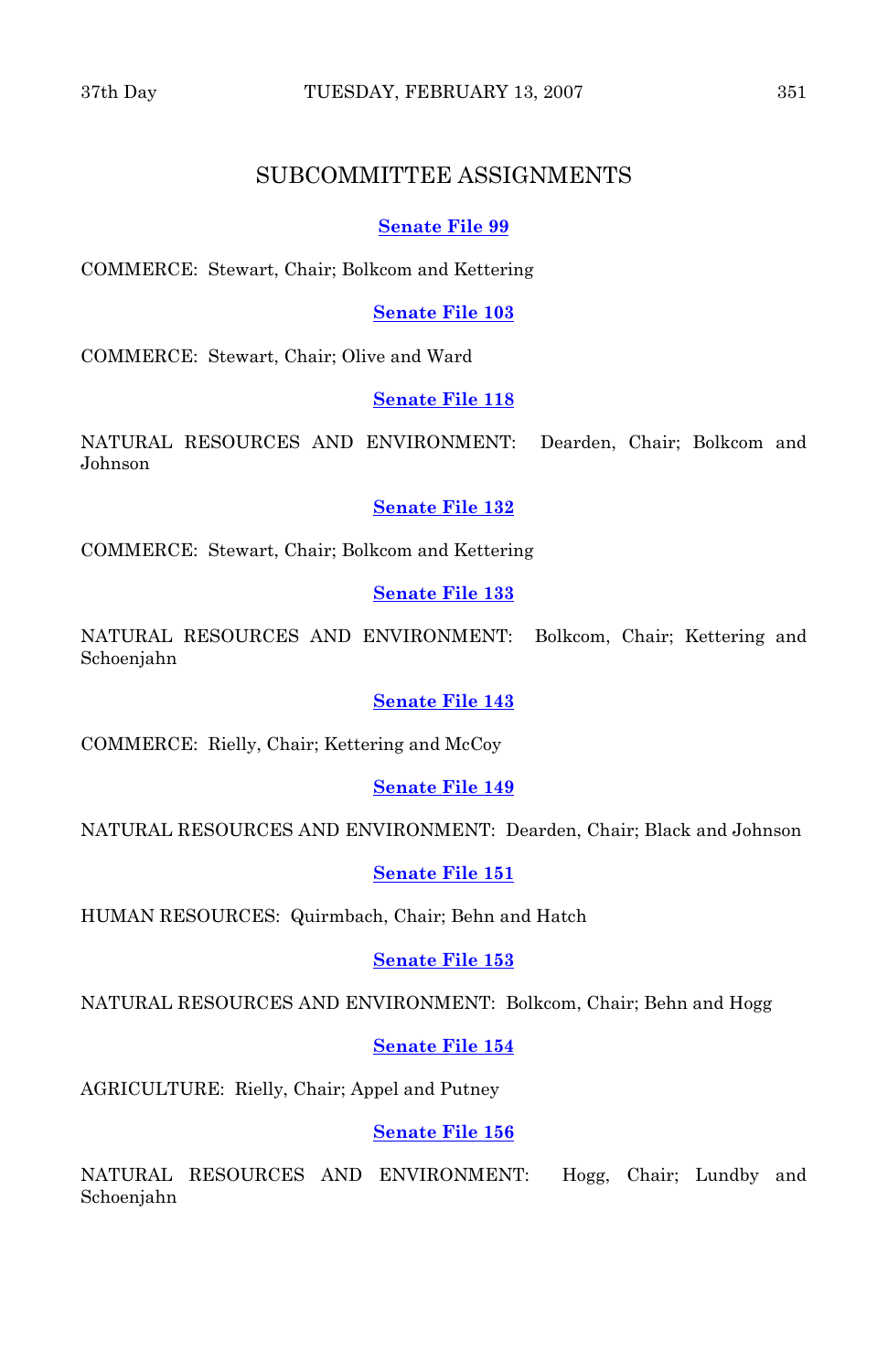#### 352 JOURNAL OF THE SENATE 37th Day

#### **[House File 5](http://coolice.legis.state.ia.us/Cool-ICE/default.asp?Category=billinfo&Service=Billbook&frame=1&GA=82&hbill=HF5)**

COMMERCE: Bolkcom, Chair; Angelo and Stewart

#### **[SSB 1205](http://coolice.legis.state.ia.us/Cool-ICE/default.asp?Category=billinfo&Service=Billbook&frame=1&GA=82&hbill=SSB1205)**

APPROPRIATIONS: Hatch, Chair; Angelo, Dvorsky, Johnson, Ragan, Seymour, and Warnstadt

#### **[SSB 1206](http://coolice.legis.state.ia.us/Cool-ICE/default.asp?Category=billinfo&Service=Billbook&frame=1&GA=82&hbill=SSB1206)**

JUDICIARY: Hogg, Chair; Behn and Kreiman

#### **[SSB 1207](http://coolice.legis.state.ia.us/Cool-ICE/default.asp?Category=billinfo&Service=Billbook&frame=1&GA=82&hbill=SSB1207)**

COMMERCE: Rielly, Chair; Olive, Putney, Ward, and Warnstadt

#### **[SSB 1208](http://coolice.legis.state.ia.us/Cool-ICE/default.asp?Category=billinfo&Service=Billbook&frame=1&GA=82&hbill=SSB1208)**

COMMERCE: Warnstadt, Chair; Angelo, Courtney, Heckroth, and Putney

#### **[SSB 1209](http://coolice.legis.state.ia.us/Cool-ICE/default.asp?Category=billinfo&Service=Billbook&frame=1&GA=82&hbill=SSB1209)**

JUDICIARY: Quirmbach, Chair; Hogg and Ward

#### **[SSB 1210](http://coolice.legis.state.ia.us/Cool-ICE/default.asp?Category=billinfo&Service=Billbook&frame=1&GA=82&hbill=SSB1210)**

JUDICIARY: Kreiman, Chair; Behn and Warnstadt

#### **[SSB 1211](http://coolice.legis.state.ia.us/Cool-ICE/default.asp?Category=billinfo&Service=Billbook&frame=1&GA=82&hbill=SSB1211)**

JUDICIARY: Kreiman, Chair; Hogg and Ward

#### **[SSB 1212](http://coolice.legis.state.ia.us/Cool-ICE/default.asp?Category=billinfo&Service=Billbook&frame=1&GA=82&hbill=SSB1212)**

JUDICIARY: Hogg, Chair; Hartsuch and Kreiman

#### **[SSB 1213](http://coolice.legis.state.ia.us/Cool-ICE/default.asp?Category=billinfo&Service=Billbook&frame=1&GA=82&hbill=SSB1213)**

JUDICIARY: Horn, Chair; Quirmbach and Zieman

#### **[SSB 1214](http://coolice.legis.state.ia.us/Cool-ICE/default.asp?Category=billinfo&Service=Billbook&frame=1&GA=82&hbill=SSB1214)**

JUDICIARY: Quirmbach, Chair; Kreiman and Noble

#### **[SSB 1215](http://coolice.legis.state.ia.us/Cool-ICE/default.asp?Category=billinfo&Service=Billbook&frame=1&GA=82&hbill=SSB1215)**

JUDICIARY: Ward, Chair; Behn and Fraise

#### **[SSB 1216](http://coolice.legis.state.ia.us/Cool-ICE/default.asp?Category=billinfo&Service=Billbook&frame=1&GA=82&hbill=SSB1216)**

JUDICIARY: Kreiman, Chair; Fraise and Zieman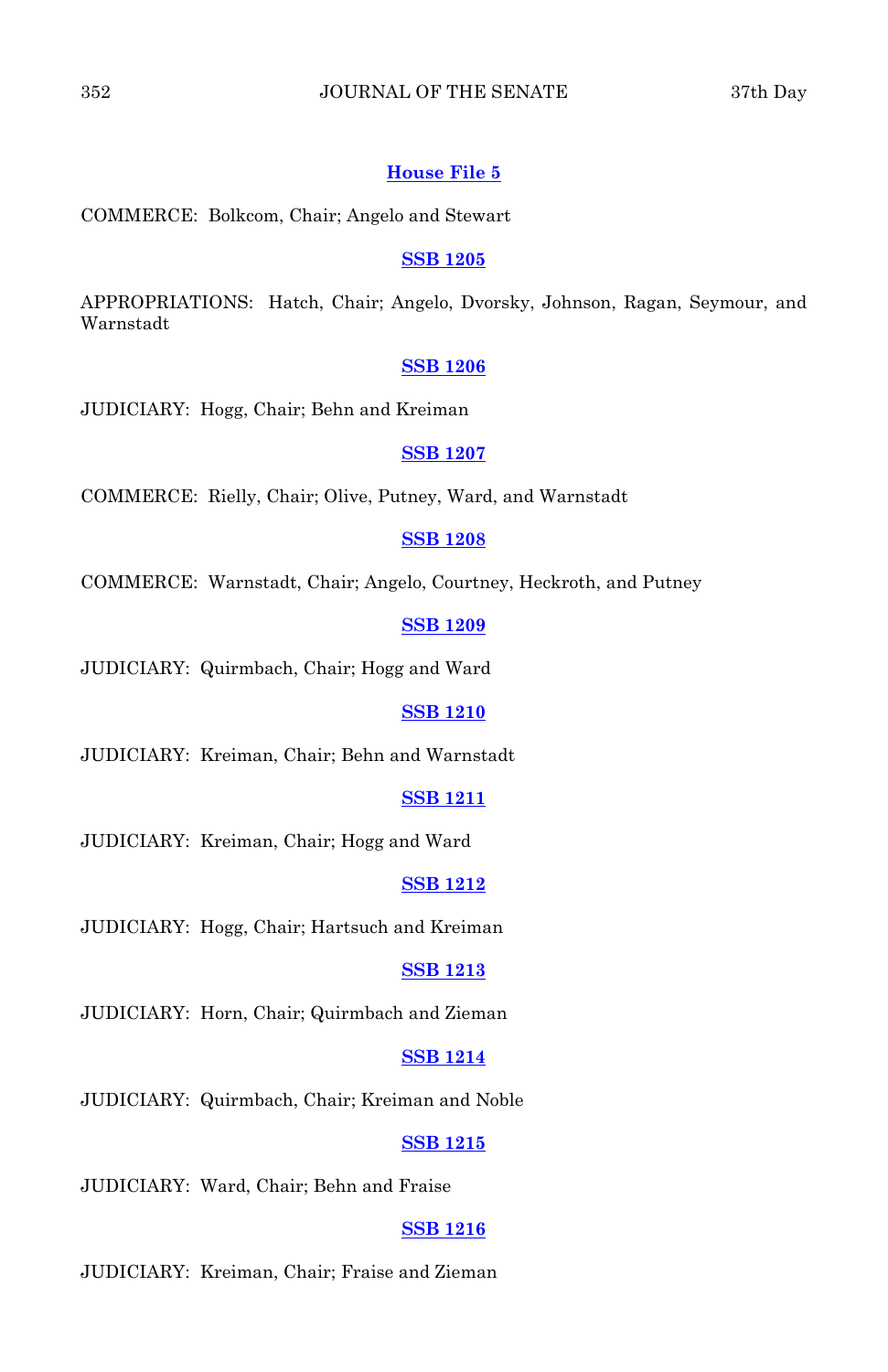#### **[SSB 1217](http://coolice.legis.state.ia.us/Cool-ICE/default.asp?Category=billinfo&Service=Billbook&frame=1&GA=82&hbill=SSB1217)**

JUDICIARY: Horn, Chair; Behn and Kreiman

#### **[SSB 1218](http://coolice.legis.state.ia.us/Cool-ICE/default.asp?Category=billinfo&Service=Billbook&frame=1&GA=82&hbill=SSB1218)**

JUDICIARY: Schoenjahn, Chair; Horn and Ward

## **[SSB 1219](http://coolice.legis.state.ia.us/Cool-ICE/default.asp?Category=billinfo&Service=Billbook&frame=1&GA=82&hbill=SSB1219)**

JUDICIARY: Noble, Chair; Fraise and Hartsuch

#### **[SSB 1220](http://coolice.legis.state.ia.us/Cool-ICE/default.asp?Category=billinfo&Service=Billbook&frame=1&GA=82&hbill=SSB1220)**

NATURAL RESOURCES AND ENVIRONMENT: Hogg, Chair; Black and Kettering

#### **[SSB 1221](http://coolice.legis.state.ia.us/Cool-ICE/default.asp?Category=billinfo&Service=Billbook&frame=1&GA=82&hbill=SSB1221)**

WAYS AND MEANS: Dotzler, Chair; Putney and Schmitz

## FINAL COMMITTEE REPORTS OF BILL ACTION

#### **HUMAN RESOURCES**

**Bill Title:** [SENATE FILE 162](http://coolice.legis.state.ia.us/Cool-ICE/default.asp?Category=billinfo&Service=Billbook&frame=1&GA=82&hbill=SF162) (formerly [SF 115\)](http://coolice.legis.state.ia.us/Cool-ICE/default.asp?Category=billinfo&Service=Billbook&frame=1&GA=82&hbill=SF115), a bill for an act creating the Iowa stem cell research and cures initiative, and providing penalties.

#### **Recommendation:** APPROVED COMMITTEE BILL.

**Final Vote:** Ayes, 8: Ragan, Schmitz, Bolkcom, Dotzler, Hatch, Kreiman, Quirmbach, and Wood. Nays, 5: Seymour, Behn, Boettger, Johnson, and Mulder. Absent, none.

**Fiscal Note:** NOT REQUIRED UNDER JOINT RULE 17.

#### **ALSO:**

**Bill Title:** [\\*SENATE FILE 169](http://coolice.legis.state.ia.us/Cool-ICE/default.asp?Category=billinfo&Service=Billbook&frame=1&GA=82&hbill=SF169) (formerly [SF 72\)](http://coolice.legis.state.ia.us/Cool-ICE/default.asp?Category=billinfo&Service=Billbook&frame=1&GA=82&hbill=SF72), a bill for an act providing for county eligibility for state payment of certain mental health, mental retardation, and developmental disabilities services funding and providing effective and retroactive applicability dates.

**Recommendation:** APPROVED COMMITTEE BILL.

**Final Vote:** Ayes, 13: Ragan, Schmitz, Seymour, Behn, Boettger, Bolkcom, Dotzler, Hatch, Johnson, Kreiman, Mulder, Quirmbach, and Wood. Nays, none. Absent, none.

**Fiscal Note:** NOT REQUIRED UNDER JOINT RULE 17.

\*Pursuant to Senate Rule 40, the Legislative Services Agency reported nonsubstantive changes to the members of the Human Resources Committee on [Senate File 169,](http://coolice.legis.state.ia.us/Cool-ICE/default.asp?Category=billinfo&Service=Billbook&frame=1&GA=82&hbill=SF169) and they were attached to the committee report.